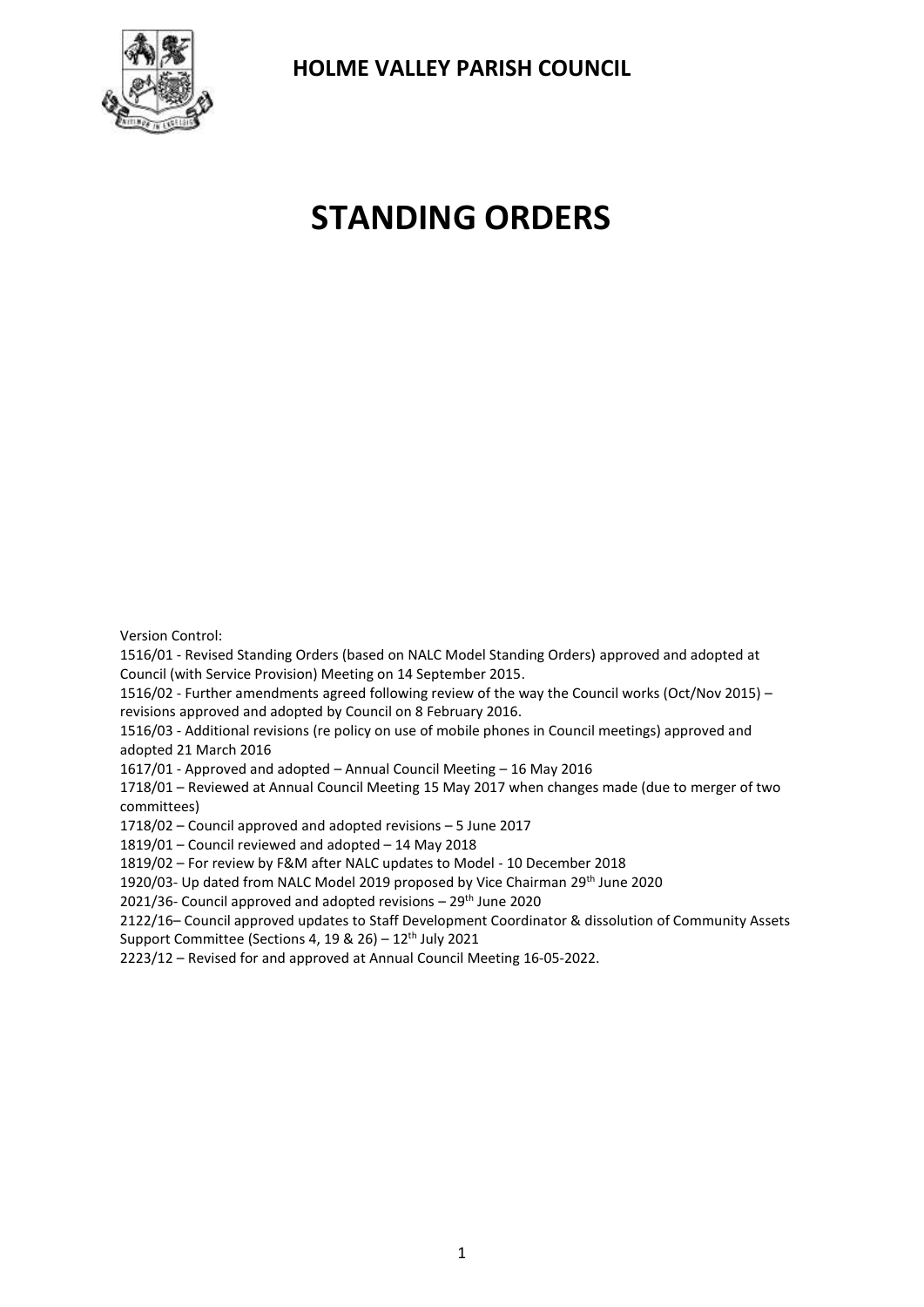

## **Index**

#### **Page No**

| $\mathbf 1$ | Rules of debate at meetings                                                            | 3              |
|-------------|----------------------------------------------------------------------------------------|----------------|
| 2           | Disorderly conduct at meetings                                                         | 4              |
| 3           | Meetings generally                                                                     | 5              |
| 4           | Committees and sub-committees                                                          | $\overline{7}$ |
| 5           | Ordinary council meetings                                                              | 9              |
| 6           | Extraordinary meetings of the Council, committees and<br>sub-committees                | 11             |
| 7           | <b>Previous resolutions</b>                                                            | 11             |
| 8           | Voting on appointments                                                                 | 12             |
| 9           | Motions for a meeting that require written notice to be<br>given to the Proper Officer | 12             |
| 10          | Motions at a meeting that do not require written notice                                | 12             |
| 11          | Management of Information                                                              | 13             |
| 12          | Draft minutes                                                                          | 14             |
| 13          | Code of conduct and dispensations                                                      | 15             |
| 14          | Code of conduct complaints                                                             | 16             |
| 15          | Proper Officer                                                                         | 16             |
| 16          | Responsible Financial Officer                                                          | 18             |
| 17          | Accounts and accounting statements                                                     | 18             |
| 18          | Financial controls and procurement                                                     | 18             |
| 19          | Handling staff matters                                                                 | 20             |
| 20          | Responsibilities to provide information                                                | 21             |
| 21          | Relations with the press/media                                                         | 22             |
| 22          | Execution and sealing of legal deeds                                                   | 22             |
| 23          | <b>Communicating with District Councillors</b>                                         | 22             |
| 24          | <b>Restrictions on Councillor Activities</b>                                           | 22             |
| 25          | <b>Estimates/Precepts</b>                                                              | 22             |
| 26          | <b>Office Holders</b>                                                                  | 23             |
| 27          | <b>General Power of Competence</b>                                                     | 24             |
| 28          | Use of Mobile Phones in Council Meetings                                               | 25             |
| 29          | <b>Standing Orders generally</b>                                                       | 25             |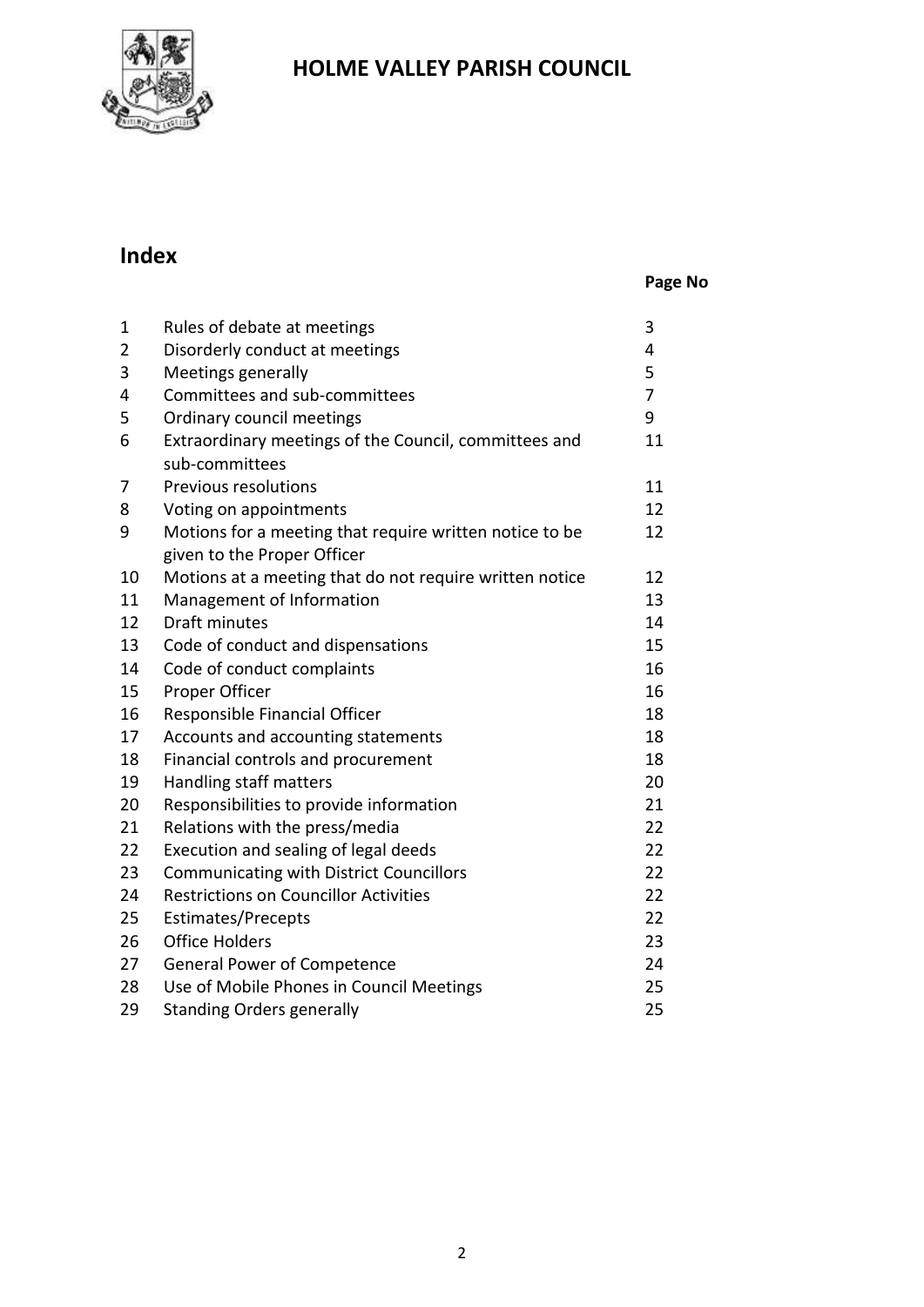

#### **1. Rules of debate at meetings**

- a Motions on the agenda shall be considered in the order that they appear unless the order is changed at the discretion of the chairman of the meeting.
- b A motion (including an amendment) shall not be progressed unless it has been moved and seconded.
- c A motion on the agenda that is not moved by its proposer may be treated by the chairman of the meeting as withdrawn.
- d If a motion (including an amendment) has been seconded, it may be withdrawn by the proposer only with the consent of the seconder and the meeting.
- e An amendment is a proposal to remove or add words to a motion. It shall not negate the motion.
- f If an amendment to the original motion is carried, the original motion (as amended) becomes the substantive motion upon which further amendment(s) may be moved.
- g An amendment shall not be considered unless early verbal notice of it is given at the meeting and, if requested by the chairman of the meeting, is expressed in writing to the chairman.
- h A councillor may move an amendment to his/her own motion if agreed by the meeting. If a motion has already been seconded, the amendment shall be with the consent of the seconder and the meeting.
- i If there is more than one amendment to an original or substantive motion, the amendments shall be moved in the order directed by the chairman.
- j Subject to standing order 1(k) below, only one amendment shall be moved and debated at a time, the order of which shall be directed by the chairman of the meeting.
- k One or more amendments may be discussed together if the chairman of the meeting considers this expedient but each amendment shall be voted upon separately.
- l A councillor may not move more than one amendment to an original or substantive motion.
- m The mover of an amendment has no right of reply at the end of debate on it.
- n Where a series of amendments to an original motion are carried, the mover of the original motion shall have a right of reply either at the end of debate of the first amendment or at the very end of debate on the final substantive motion immediately before it is put to the vote.
- o Unless permitted by the chairman of the meeting, a councillor may speak once in the debate on a motion except:
	- i. to speak on an amendment moved by another councillor;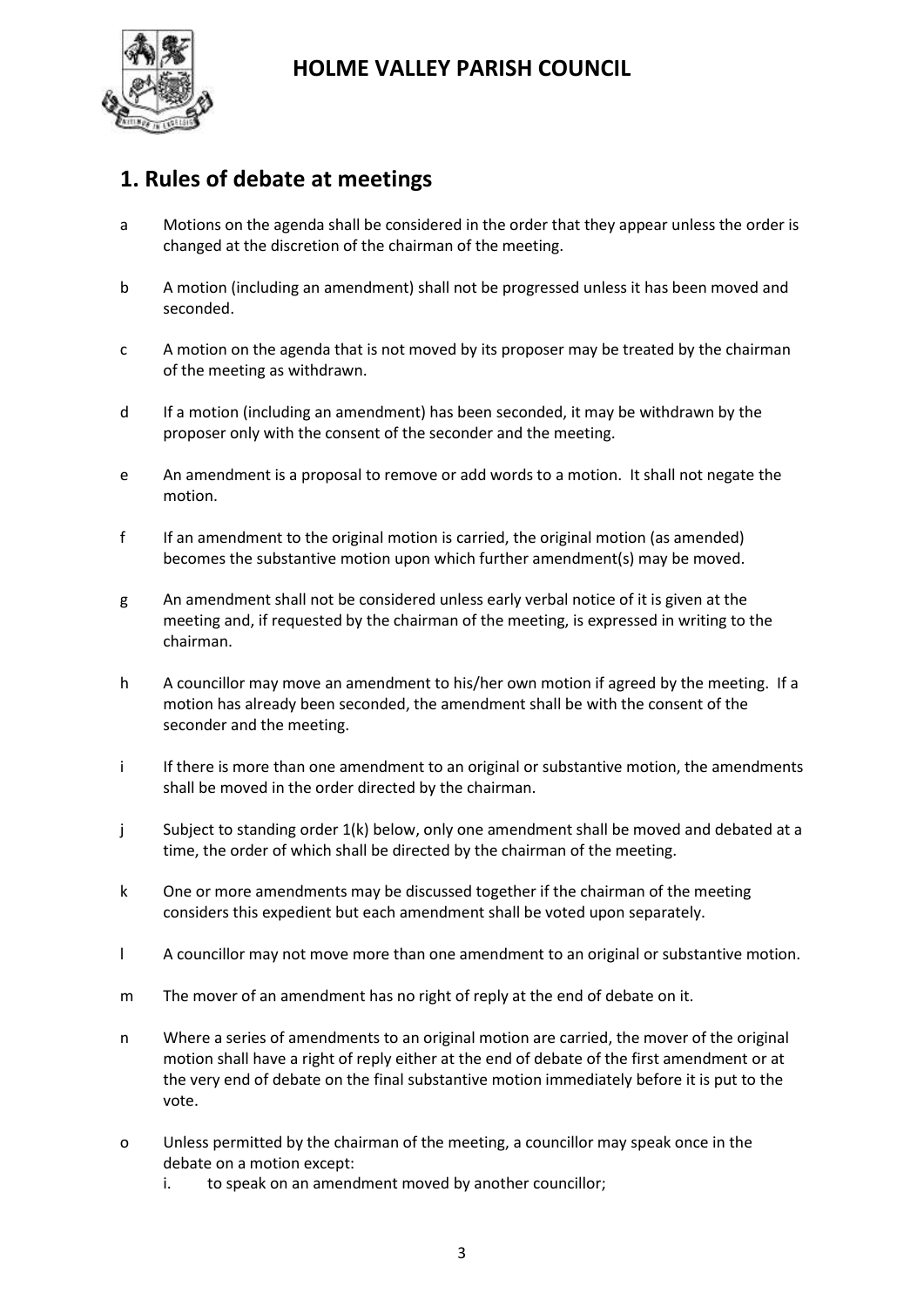

- ii. to move or speak on another amendment if the motion has been amended since he last spoke;
- iii. to make a point of order;
- iv. to give a personal explanation; or
- v. in exercise of a right of reply.
- p During the debate of a motion, a councillor may interrupt only on a point of order or a personal explanation and the Councillor who was interrupted shall stop speaking. A councillor raising a point of order shall identify the standing order which he considers has been breached or specify the other irregularity in the proceedings of the meeting he is concerned by.
- q A point of order shall be decided by the chairman of the meeting and his/her decision shall be final.
- r When a motion is under debate, no other motion shall be moved except:
	- i. to amend the motion;
	- ii. to proceed to the next business;
	- iii. to adjourn the debate;
	- iv. to put the motion to a vote;
	- v. to ask a person to be no longer heard or to leave the meeting;
	- vi. to refer to a motion to a committee or sub-committee for consideration;
	- vii. to exclude the public and press;
	- viii. to adjourn the meeting; or
	- ix. to suspend particular standing order(s) except those which reflect mandatory statutory requirements.
- s Before an original or substantive motion is put to the vote, the chairman of the meeting shall be satisfied that the motion has been sufficiently debated and that the mover of the motion under debate has exercised or waived his/her right of reply.
- t Excluding motions moved understanding order 1(r) above, the contributions or speeches by a councillor shall relate only to the motion under discussion and shall not exceed 3 minutes without the consent of the chairman of the meeting.

#### **2. Disorderly conduct at meetings**

- a No person shall obstruct the transaction of business at a meeting or behave offensively or improperly. If this standing order is ignored, the chairman of the meeting shall request such person(s) to moderate or improve their conduct.
- b If person(s) disregard the request of the chairman of the meeting to moderate or improve their conduct, any councillor or the chairman of the meeting may move that the person be no longer heard or excluded from the meeting. The motion, if seconded, shall be put to the vote without discussion.
- c If a resolution made under standing order 2(b) above is ignored, the chairman of the meeting may take further reasonable steps to restore order or to progress the meeting. This may include temporarily suspending or closing the meeting.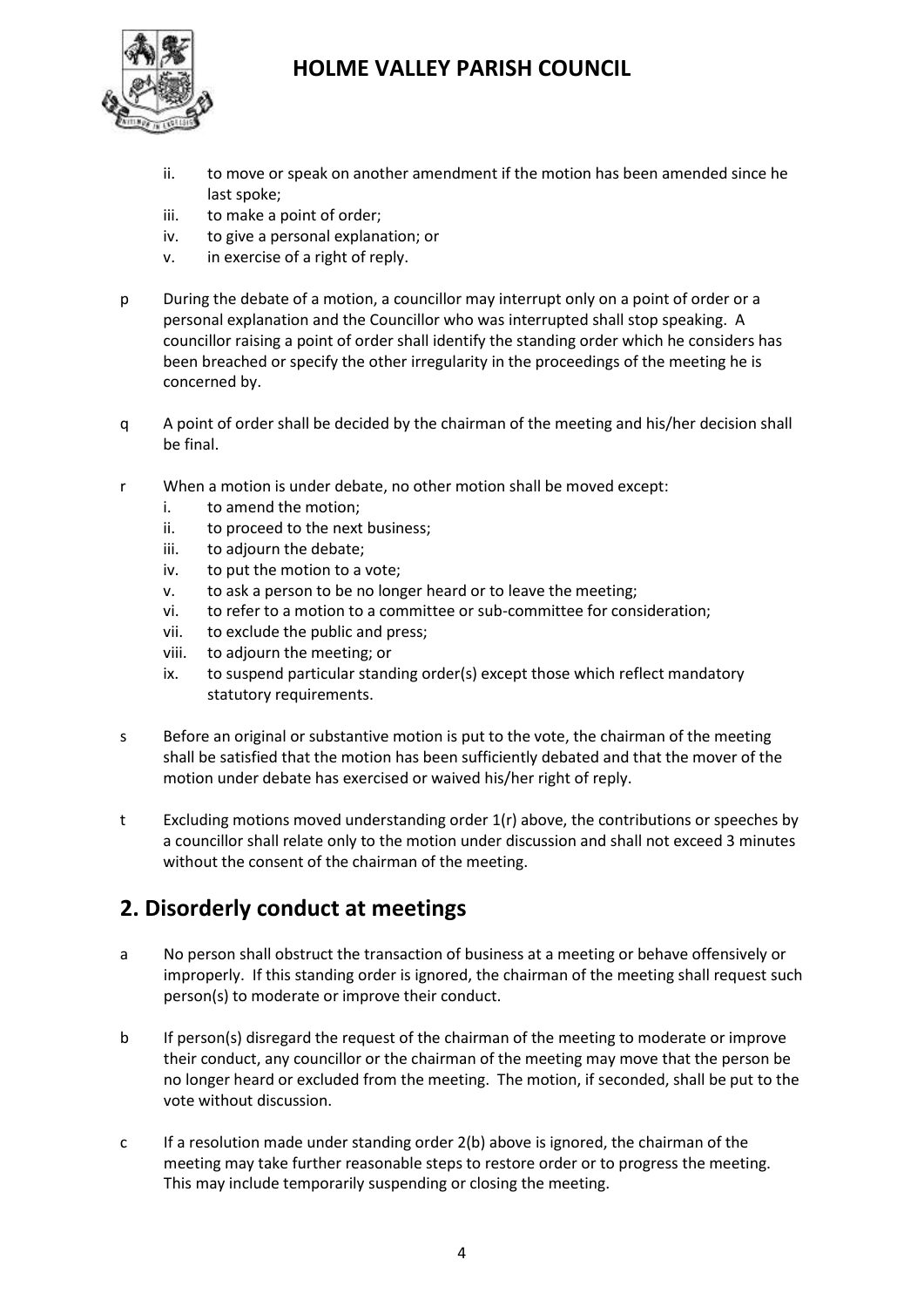Key to letters of clauses on left column **Full Council meetings Committee meetings Sub-committee meetings** All meetings **Any standing order in bold type contains statutory requirements and NALC recommends adoption without change.** 

#### **3. Meetings generally**

a **Meetings shall not take place in premises which at the time of the meeting are used for the supply of alcohol, unless no other premises are available free of charge or at a reasonable rate.** 

Meetings of the Council shall be held at the Exhibition Room, 3<sup>rd</sup> Floor, Civic Hall, Holmfirth at 7pm unless the Council decides otherwise at a previous meeting.

- b **The minimum three clear days for notice of a meeting does not include the day on which notice was issued, the day of the meeting, a Sunday, a day of the Christmas break, a day of the Easter break or of a bank holiday or a day appointed for public thanksgiving or mourning.**
- c **The minimum three clear days' public notice for a meeting does not include the day on which the notice was issued or the day of the meeting unless the meeting is convened at shorter notice.**
- d d **Meetings shall be open to the public unless their presence is prejudicial to the public interest by reason of the confidential nature of the business to be transacted or for other special reasons. The public's exclusion from part or all of a meeting shall be by a resolution which shall give reasons for the public's exclusion.**
- e Members of the public may make representations, answer questions and give evidence at a meeting which they are entitled to attend in respect of the business on the agenda.
- f The period of time designated for public participation at a meeting in accordance with standing order 3(e) above shall not exceed 15 minutes unless directed by the chairman of the meeting.
- g Subject to standing order 3(f) above, a member of the public shall not speak for more than 3 minutes.
- h In accordance with standing order 3(e) above, a question shall not require a response at the meeting nor start a debate on the question. The chairman of the meeting may direct that a written or oral response be given.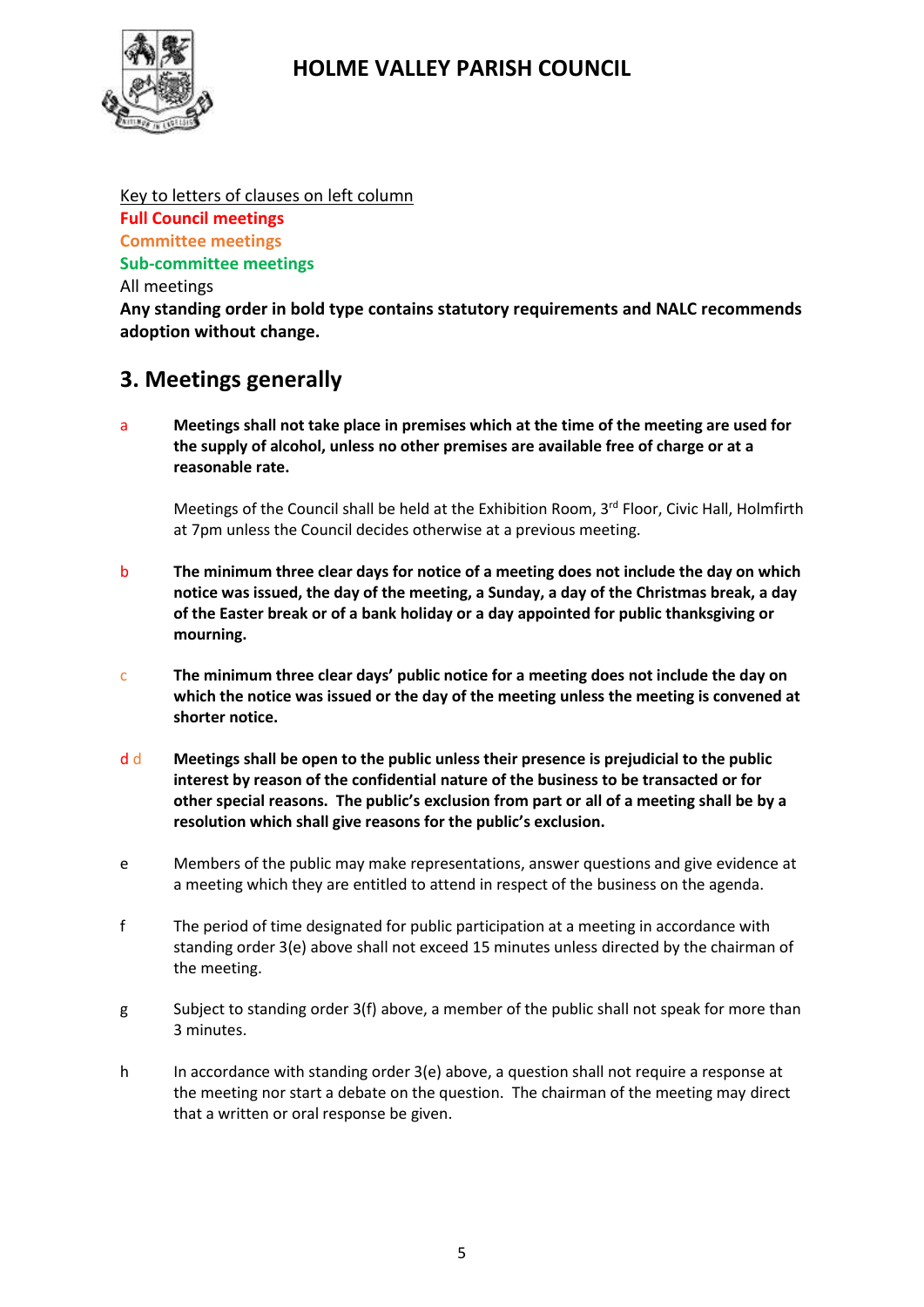

- i A person shall raise his hand when requesting to speak and stand when speaking (except when a person has a disability or is likely to suffer discomfort). The chairman of the meeting may at any time permit a person to be seated when speaking.
- j A person who speaks at a meeting shall direct his/her comments to the chairman of the meeting.
- k Only one person is permitted to speak at a time. If more than one person wants to speak, the chairman of the meeting shall direct the order of speaking.
- **II** Subject to standing order 3(m), a person who attends a meeting is permitted to report **on the meeting whilst the meeting is open to the public. To "report" means to film, photograph, make an audio recording of meeting proceedings, use any other means for enabling persons not present to see or hear the meeting as it takes place or later or to report or to provide oral or written commentary about the meeting so that the report or commentary is available as the meeting takes place or later to persons not present.**
- mm **A person present at a meeting may not provide an oral report or oral commentary about a meeting as it takes place without permission.**
- nn **The press shall be provided with reasonable facilities for the taking of their report of all or part of a meeting at which they are entitled to be present.**
- o **Subject to standing orders which indicate otherwise, anything authorised or required to be done by, to or before the Chairman of the Council may in his/her absence be done by, to or before the Vice Chairman of the Council (if any).**
- p **The Chairman, if present, shall preside at a meeting. If the Chairman is absent from a meeting, the Vice Chairman, if present, shall preside. If both the Chairman and the Vice Chairman are absent from a meeting, a councillor as chosen by the Councillors present at the meeting shall preside at the meeting.**
- qqq **Subject to a meeting being quorate, all questions at a meeting shall be decided by a majority of the Councillors or councillors with voting rights present and voting.**
- rrr **The chairman of a meeting may give an original vote on any matter put to the vote, and in the case of an equality of votes may exercise his/her casting vote whether or not he/she gave an original vote.**

*See standing orders 5(i) and (j) below for the different rules that apply in the election of the Chairman of the Council at the annual meeting of the Council.*

- s **Unless standing orders provide otherwise, voting on a question shall be by a show of hands. At the request of a councillor, the voting on any question shall be recorded so as to show whether each councillor present and voting gave his/her vote for or against that question.** Such a request shall be made before moving on to the next item of business on the agenda.
- t The minutes of a meeting shall include an accurate record of the following: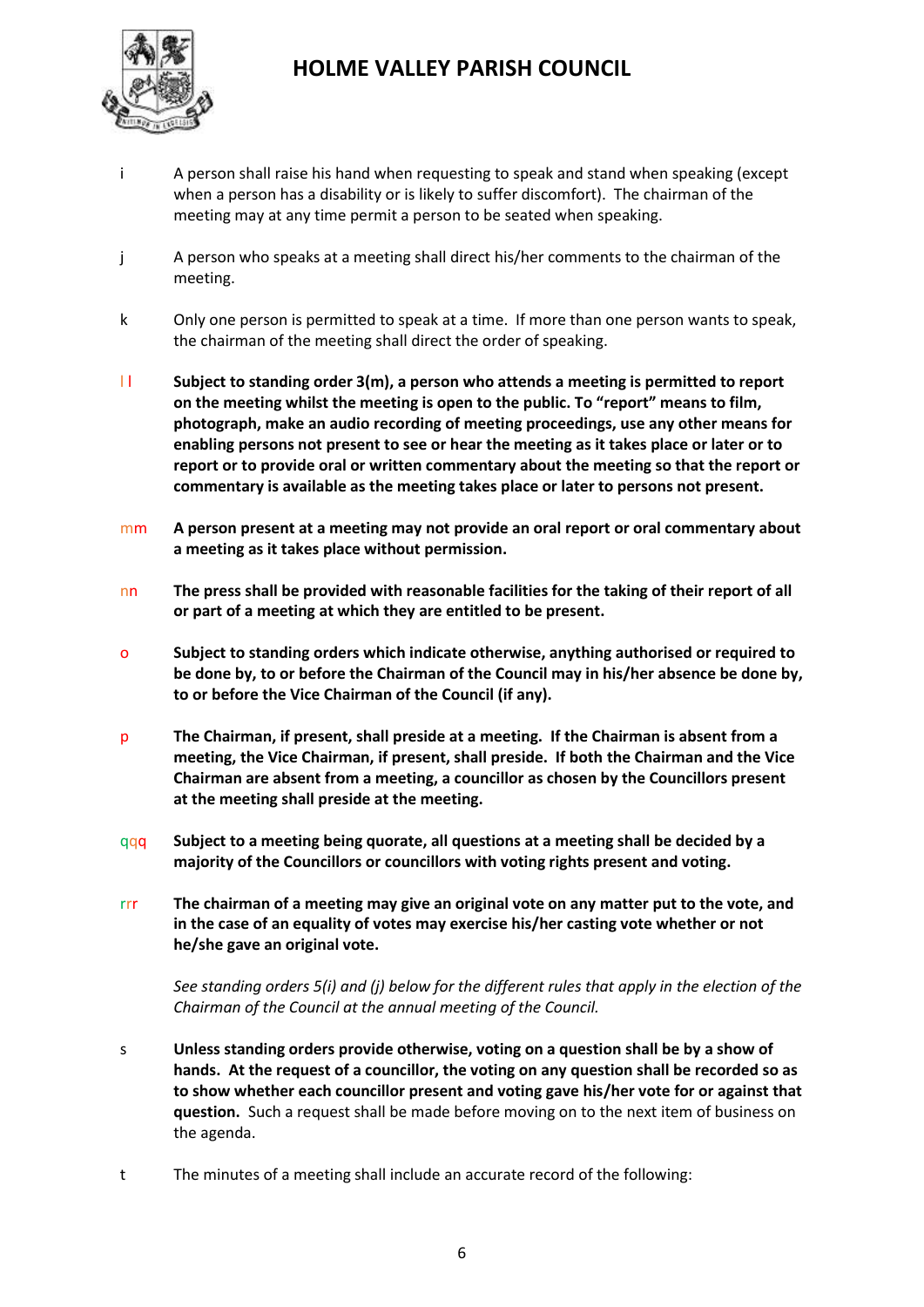

- i. the time and place of the meeting;
- ii. the names of councillors present and absent;
- iii. interests that have been declared by councillors and non-councillors with voting rights;
- iv the grant of dispensations (if any) to councillors and non-councillors with voting rights;
- v whether a councillor or non-councillor with voting rights left the meeting when matters that they held interests in were being considered and, where appropriate, the reason for the decisions;
- vi if there was a public participation session; and
- vii the resolutions made.
- Uuu **A councillor or non-councillor with voting rights who has a disclosable pecuniary interest or another interest as set out in the Council's code of conduct in a matter being considered at a meeting is subject to statutory limitations or restrictions under the code on his/her right to participate and vote on that matter.**
- V **No business may be transacted at a meeting unless at least one-third of the whole number of members of the Council are present and in no case shall the quorum of a meeting be less than three.**

*See standing order 4d (viii) below for the quorum of a committee or sub-committee meeting.*

- www **If a meeting is or becomes inquorate no business shall be transacted** and the meeting shall be closed. The business on the agenda for the meeting shall be adjourned to another meeting.
- W A meeting shall not exceed a period of two hours, not including the public open session and time for any speakers invited to address the Council or a Committee. No more than one speaker should be invited to address any meeting of the Council or a Committee.

#### **4. Committees and sub-committees**

- a **Unless the Council determines otherwise, a committee may appoint a sub-committee whose terms of reference and members shall be determined by the committee.**
- b **The members of a committee may include non-councillors unless it is a committee which regulates and controls the finances of the Council.**
- c **Unless the Council determines otherwise, all the members of an advisory committee and a sub-committee of the advisory committee may be non-councillors.**
- d The Council may appoint standing committees or other committees as may be necessary, and:
	- i. shall determine their terms of reference;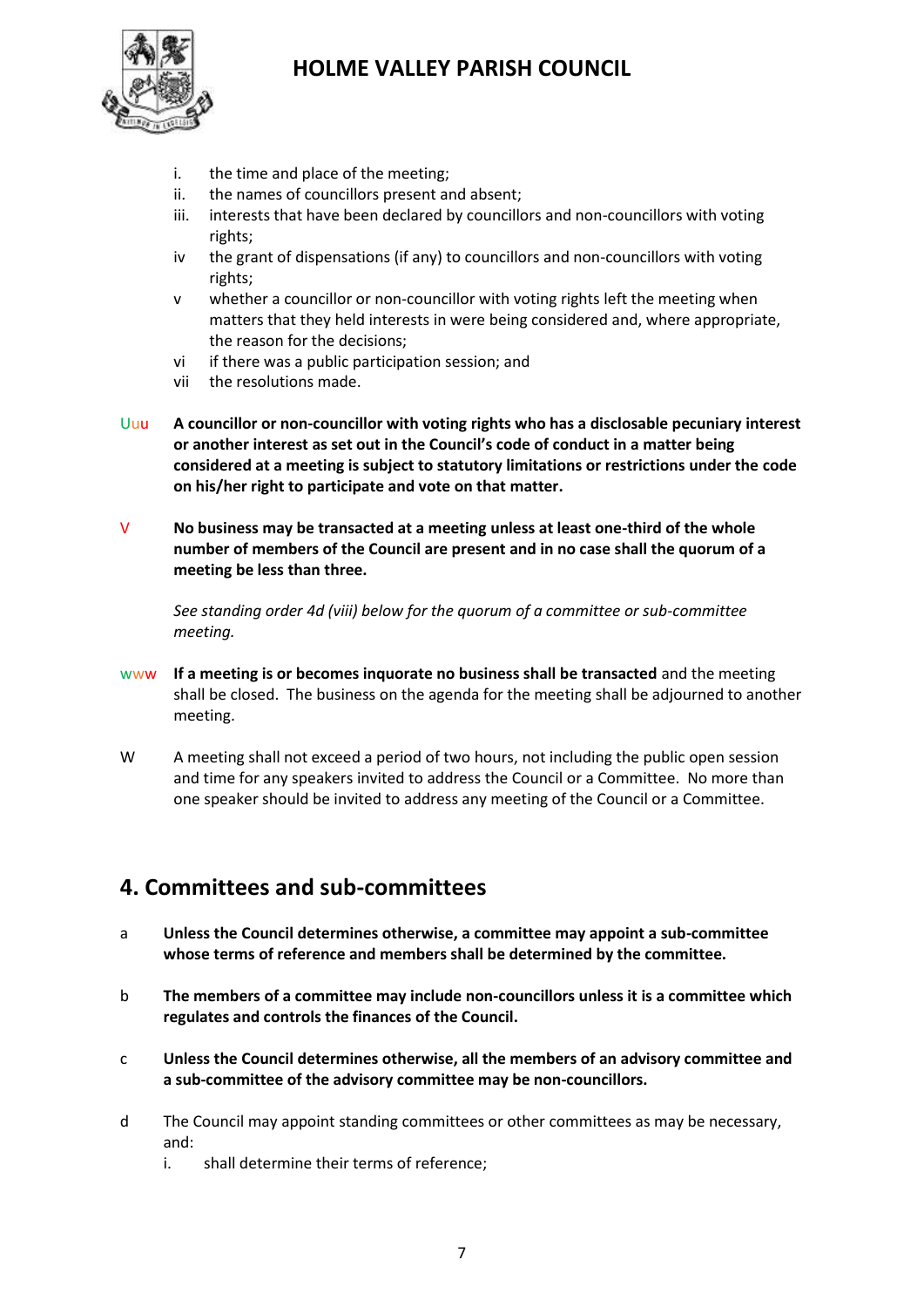

- ii. shall determine the number and time of the ordinary meetings of a standing committee up until the date of the next annual meeting of full council;
- iii. shall permit a committee, other than in respect of the ordinary meetings of a committee, to determine the number and time of its meetings;
- iv. shall, subject to standing orders 4(b) and (c) above, appoint and determine the terms of office of members of such a committee;
- v. may, subject to standing orders 4(b) and (c) above, appoint and determine the terms of office of the substitute members to a committee whose role is to replace the ordinary members at a meeting of a committee if the ordinary members of the committee confirm to the Proper Officer 7 days before the meeting that they are unable to attend;
- vi. shall, after it has appointed the members of a standing committee, appoint the chairman of the standing committee;
- vii. shall permit a committee other than a standing committee, to appoint its own chairman at the first meeting of the committee;
- viii. shall determine the place, notice requirements and quorum for a meeting of a committee and sub-committee which shall be no less than three;
- ix. shall determine if the public may participate at a meeting of a committee;
- x. shall determine if the public and press are permitted to attend the meetings of a subcommittee and also the advance public notice requirements, if any, required for the meetings of a sub-committee;
- xi. shall determine if the public may participate at a meeting of a sub-committee that they are permitted to attend; and
- xii. may dissolve a committee.
- e Standing Committees shall be appointed as follows:

Publications & Communications 10 Members (Maximum)

Finance & Management **Maximum of 13 Members, including 1** representative per Ward (preferably) Planning **Maximum of 13 Members, including 1** Maximum of 13 Members, including 1 representative per Ward (preferably) Service Provision Maximum of 13 Members, including 1 representative per Ward (preferably) The Climate Emergency Committee 10 Members Maximum including Non-Elected Members

Staffing **Maximum of 9 Members comprising:** 

- Chairman of Council
- Vice Chairman of Council
- Past Chairman of Council or his/her predecessor (who will be appointed Chairman of this Committee)
- Chairman of Finance & Management Committee
- Chairman of Planning Committee
- Chairman of Publications & Communications Committee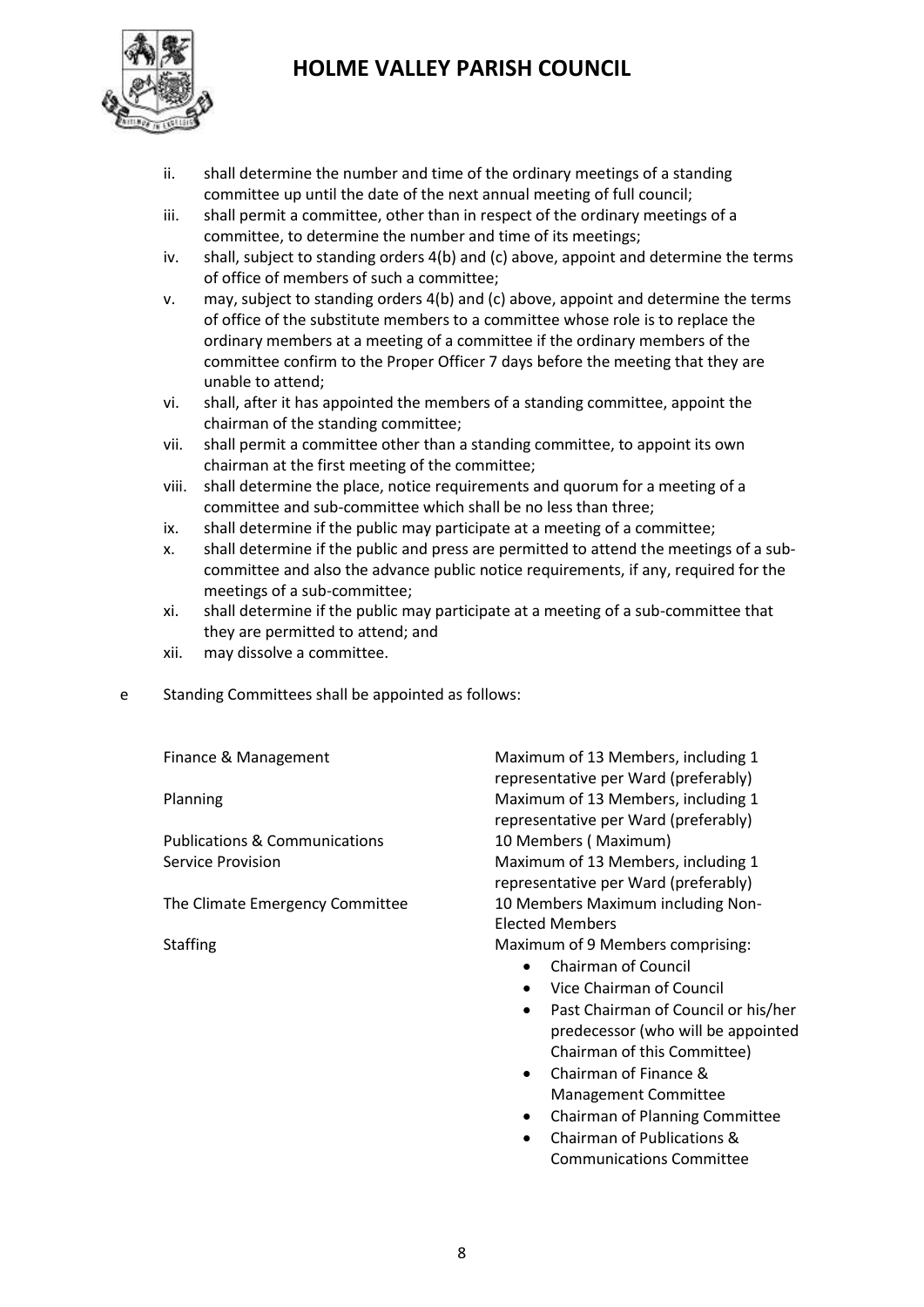

- Chairman of Service Provision Committee
- Chairman of Climate Emergency Committee
- Staff Performance & Development Lead (1)
- (1) The Staffing Committee will appoint a Staff Performance & Development Lead from the members of the Staffing Committee (including the Chairman). They will act as the Clerk's line manager on behalf of the Council. This appointee will, where possible, undertake the role of Staff Performance & Development Lead for a minimum of two years to ensure continuity and will remain a member of the Staffing Committee during that time.

If a member of the Staffing Committee is a chairman of more than one committee then that Chairman's Vice Chairman may deputise for their place on the staffing committee.

The Finance & Management Committee will meet alternate months to Full Council.

The Planning Committee will meet every four weeks, unless this period is not possible due to public holidays or other Officer commitments.

The Publications & Communications Committee will meet at least four times a year.

The Service Provision Meeting will meet four times a year.

The Staffing Committee will meet at least three times a year, but extra meetings of that Committee and any Staffing Sub-Committee may be called if circumstances demand.

The Climate Emergency Committee will meet four times a year.

- f Except where ordered by the Council in the case of a Committee, or by the appropriate Committee in the case of a sub-committee, the quorum of a Committee or Sub-Committee shall be one third of its members, rounded down; in no case shall the quorum of a meeting be less than three.
- g The Standing Orders in Section 1 (Rules of Debate) and the Standing Orders on interests of members in contracts and other matters shall apply to Committee and Sub-committee meetings insofar as they are appropriate.
- h Unless there is a Council resolution to the contrary, every Committee may appoint a Sub-Committee whose terms of reference and members shall be determined by resolution of the Committee.

#### **5. Ordinary council meetings**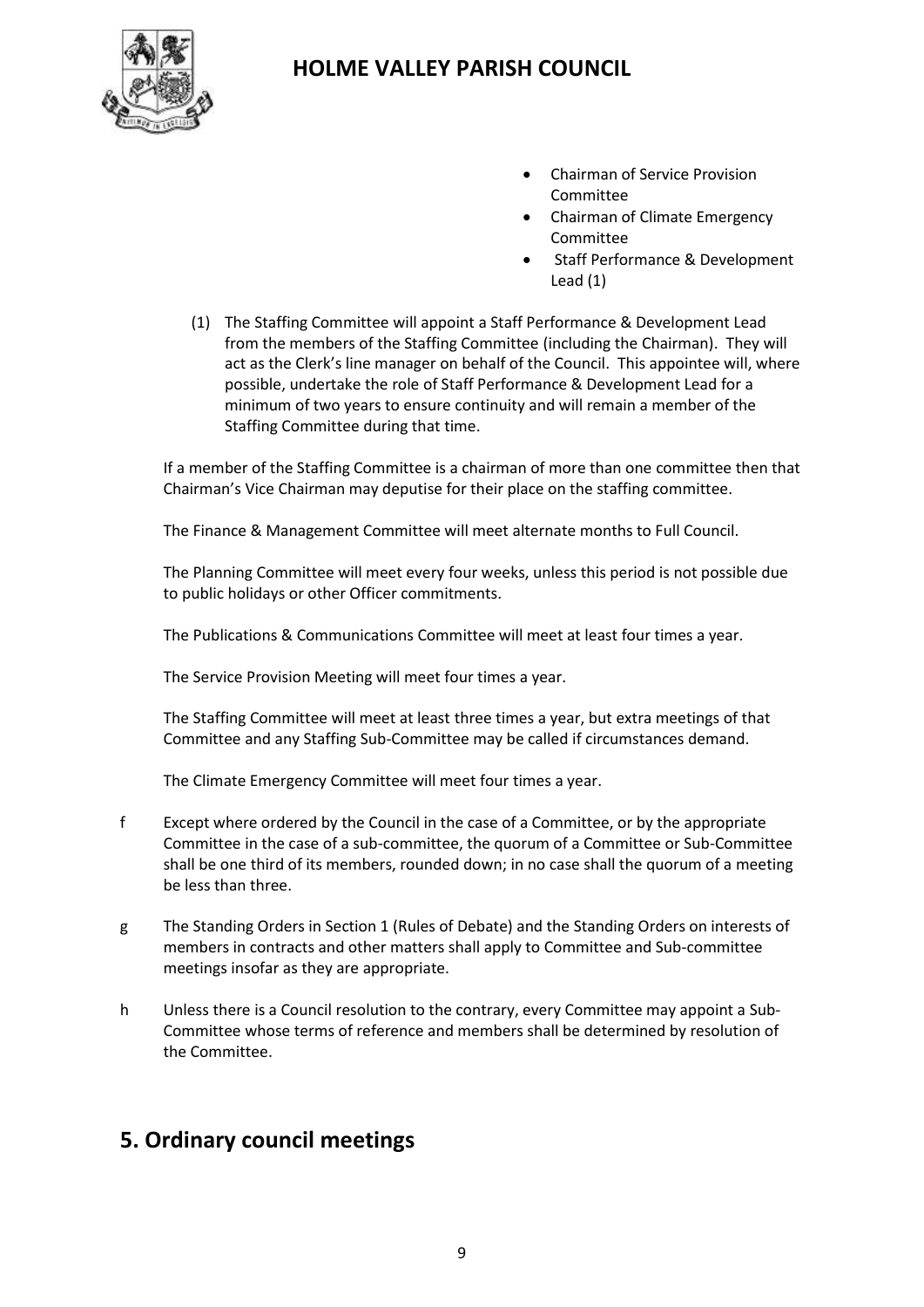

- a **In an election year, the annual meeting of the Council shall be held on or within 14 days following the day on which the new councillors elected take office.**
- b **In a year which is not an election year, the annual meeting of a council shall be held on such day in May as the Council may direct.**
- c **If no other time is fixed, the annual meeting of the Council shall take place at 7pm.**
- d **In addition to the annual meeting of the Council, at least 6 other ordinary meetings shall be held in each year on such dates and times as the Council directs.**
- e **The first business conducted at the annual meeting of the Council shall be the election of the Chairman and Vice Chairman (if any) of the Council.**
- f **The Chairman of the Council, unless he/she has resigned or becomes disqualified, shall continue in office and preside at the annual meeting until his/her successor is elected at the next annual meeting of the Council.**
- g **The Vice Chairman of the Council, if any, unless he/she resigns or becomes disqualified, shall hold office until immediately after the election of the Chairman of the Council at the next annual meeting of the Council.**
- h **In an election year, if the current Chairman of the Council has not been re-elected as a member of the Council, he/she shall preside at the meeting until a successor Chairman of the Council has been elected. The current Chairman of the Council shall not have an original vote in respect of the election of the new Chairman of the Council but must give a casting vote in the case of an equality of votes.**
- i **In an election year, if the current Chairman of the Council has been re-elected as a member of the Council, he/she shall preside at the meeting until a new Chairman of the Council has been elected. He/she may exercise an original vote in respect of the election of the new Chairman of the Council and must give a casting vote in the case of an equality of votes.**
- j Following the election of the Chairman of the Council and Vice Chairman (if any) of the Council at the annual meeting of the Council, the business of the annual meeting shall include:
	- i. **In an election year, delivery by the Chairman of the Council and councillors of their acceptance of office forms unless the Council resolves for this to be done at a later date. In a year which is not an election year, delivery by the Chairman of the Council of his/her acceptance of office form unless the Council resolves for this to be done at a later date;**
	- ii. Confirmation of the accuracy of the minutes of the last meeting of the Council;
	- iii. Receipt of the minutes of the last meeting of a committee;
	- iv. Consideration of the recommendations made by a committee;
	- v. Review of delegation arrangements to committees, sub-committees, staff and other local authorities;
	- vi. Review of the terms of reference for committees;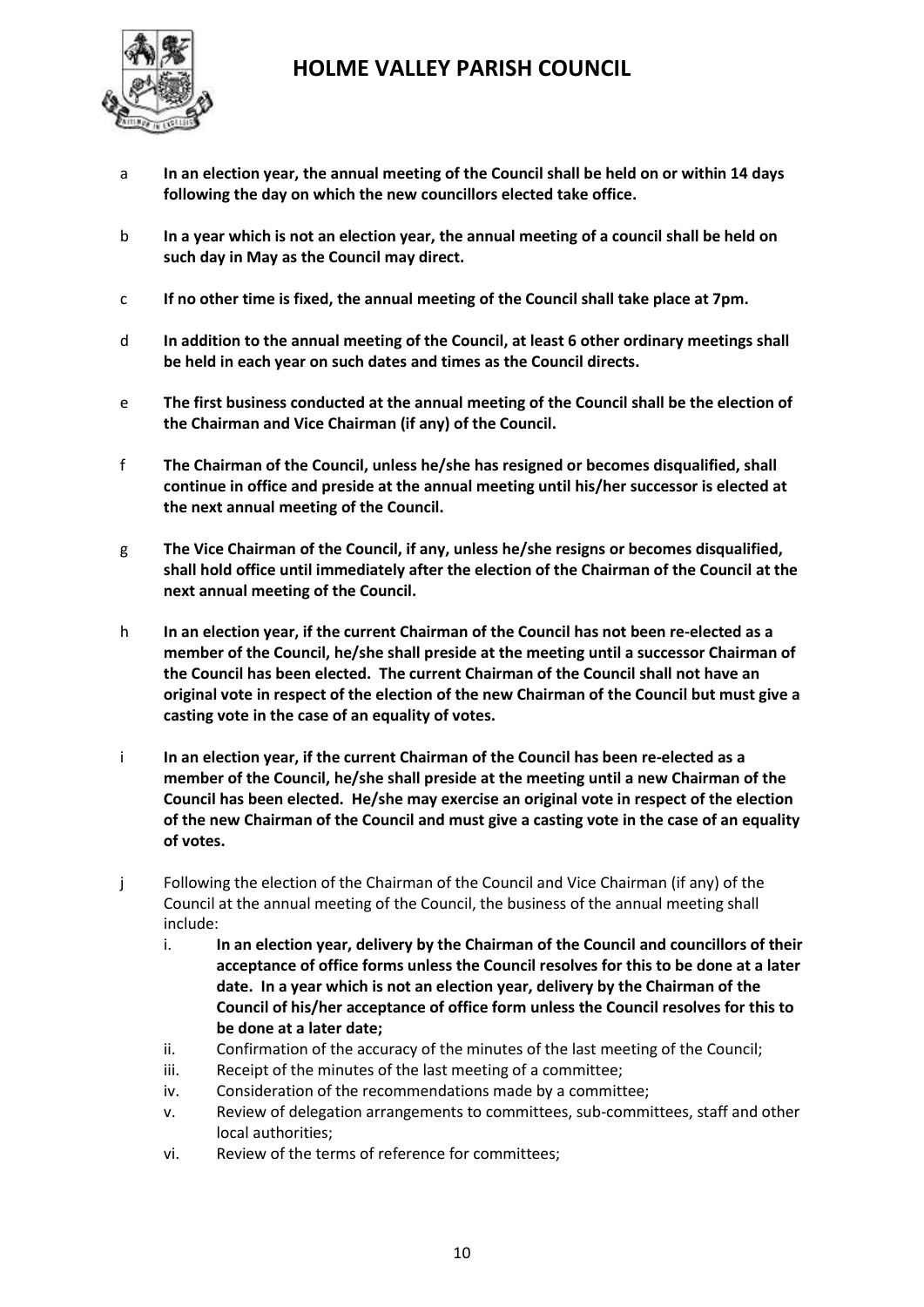

- vii. Appointment of members to existing committees; Committees will be formed by means of a committee preference form circulated prior to the Annual Meeting. Where more than enough members apply for a committee, a ballot will take place.
- viii. Appointment of any new committees in accordance with standing order 4 above;
- ix. Review and adoption of appropriate standing orders and financial regulations;
- x. Review of arrangements, including any charters and agency agreements, with other local authorities and review of contributions made to expenditure incurred by other local authorities;
- xi. Review of representation on or work with external bodies and arrangements for reporting back;
- xii. In an election year, to make arrangements with a view to the Council becoming eligible to exercise the general power of competence in the future;
- xiii. Review of inventory of land and assets including buildings and office equipment;
- xiv. Confirmation of arrangements for insurance cover in respect of all insured risks;
- xv. Review of the Council's and/or staff subscriptions to other bodies;
- xvi. Review of the Council's complaints procedure;
- xvii. Review of the Council's policies, procedures and practices in respect of its obligations under the Freedom of Information Act 2000, Environmental Information Regulations 2004, Data Protection Act 1998 and General Data Protection Regulation (with effect from 25 May 2018).
- xviii. Review of the Council's policy for dealing with the press/media;
- xix. Review of the Council's employment policies and procedures;
- xx. Review of the Council's expenditure incurred under s.137 of the Local Government Act 1972 or the general power of competence.
- xxi Determining the time and place of ordinary meetings of the full council up to and including the next annual meeting of full council.

#### **6. Extraordinary meetings of the Council, committees and subcommittees**

- a **The Chairman of the Council may convene an extraordinary meeting of the Council at any time.**
- b **If the Chairman of the Council does not or refuses to call an extraordinary meeting of the Council within seven days of having been requested in writing to do so by two councillors, any two councillors may convene an extraordinary meeting of the Council. The public notice giving the time, place and agenda for such a meeting must be signed by the two councillors.**
- c The chairman of a committee or sub-committee may convene an extraordinary meeting of the committee or sub-committee at any time.
- d If the chairman of a committee or sub-committee does not or refuses to call an extraordinary meeting within 7 days of having been requested to do so by one-quarter of the members of the committee or sub-committee, any one-quarter of the members of the committee or sub-committee may convene an extraordinary meeting of a committee[or sub-committee.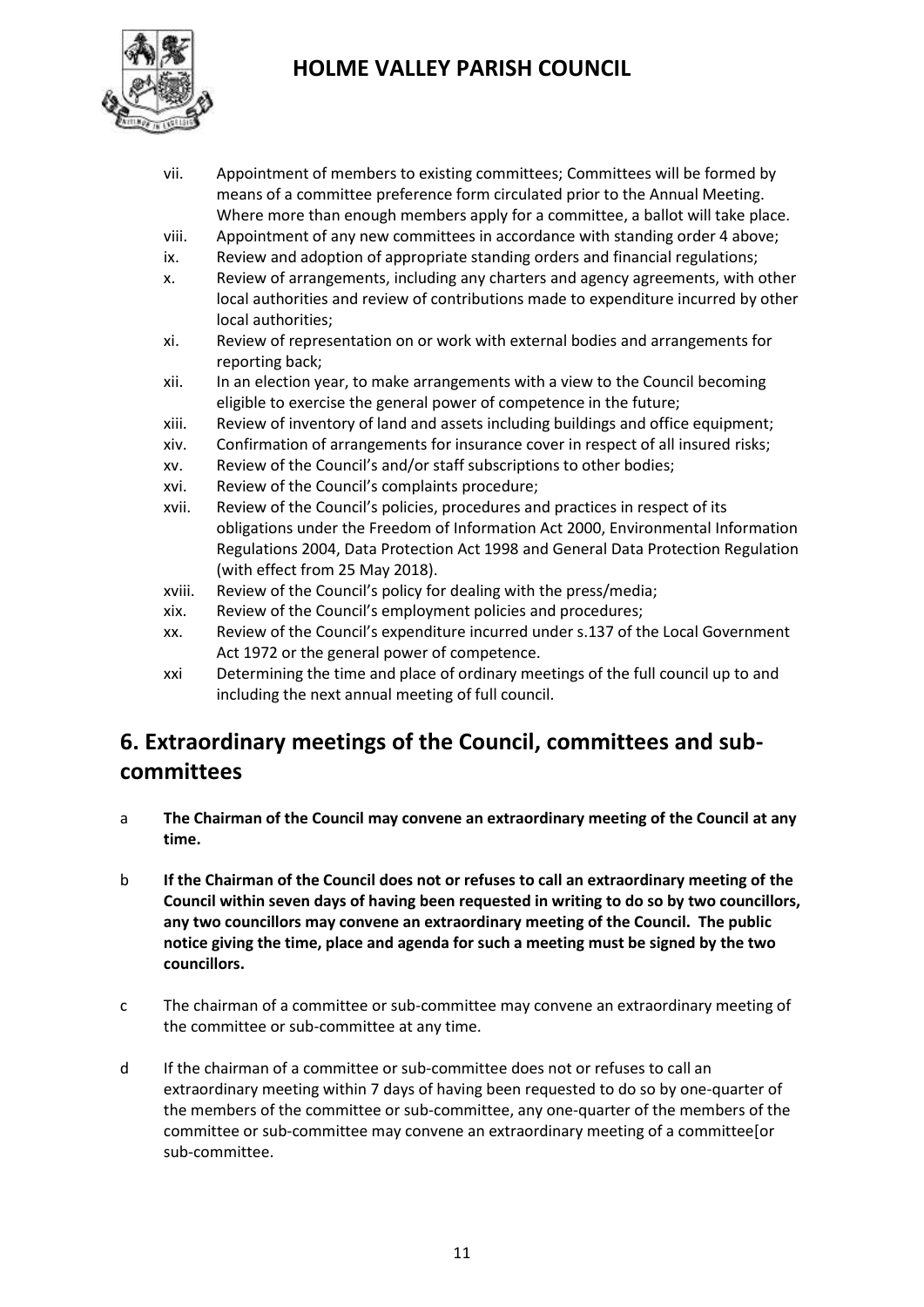

#### **7. Previous resolutions**

- a A resolution shall not be reversed within six months except either by a special motion, which requires written notice by a least 7 councillors to be given to the Proper Officer in accordance with standing order 9 below, or by a motion moved in pursuance of the recommendation of a committee or sub-committee.
- b When a motion moved pursuant to standing order 7(a) above has been disposed of, no similar motion may be moved within a further six months.

#### **8. Voting on appointments**

a Where more than two persons have been nominated for a position to be filled by the Council and none of those persons has received an absolute majority of votes in their favour, the name of the person having the least number of votes shall be struck off the list and a fresh vote taken. This process shall continue until a majority of votes is given in favour of one person. A tie in votes may be settled by the casting vote exercisable by the chairman of the meeting.

## **9. Motions for a meeting that require written notice to be given to the Proper Officer**

- a A motion shall relate to the responsibilities of the meeting which it is tabled for and in any event shall relate to the performance of the Council's statutory functions, powers and obligations or an issue which specifically affects the Council's area or its residents.
- b No motion may be moved at a meeting unless it is on the agenda and the mover has given written notice of its wording to the Proper Officer at least 10 clear days before the meeting. Clear days do not include the day of the notice or the day of the meeting.
- c The Proper Officer may, before including a motion on the agenda received in accordance with standing order 9(b) above, correct obvious grammatical or typographical errors in the wording of the motion.
- d If the Proper Officer considers the wording of a motion received in accordance with standing order 9(b) above is not clear in meaning, the motion shall be rejected until the mover of the motion resubmits it in writing to the Proper Officer so that it can be understood at least 10 clear days before the meeting.
- e If the wording or subject of a proposed motion is considered improper, the Proper Officer shall consult with the chairman of the forthcoming meeting or, as the case may be, the Councillors who have convened the meeting, to consider whether the motion shall be included in the agenda or rejected.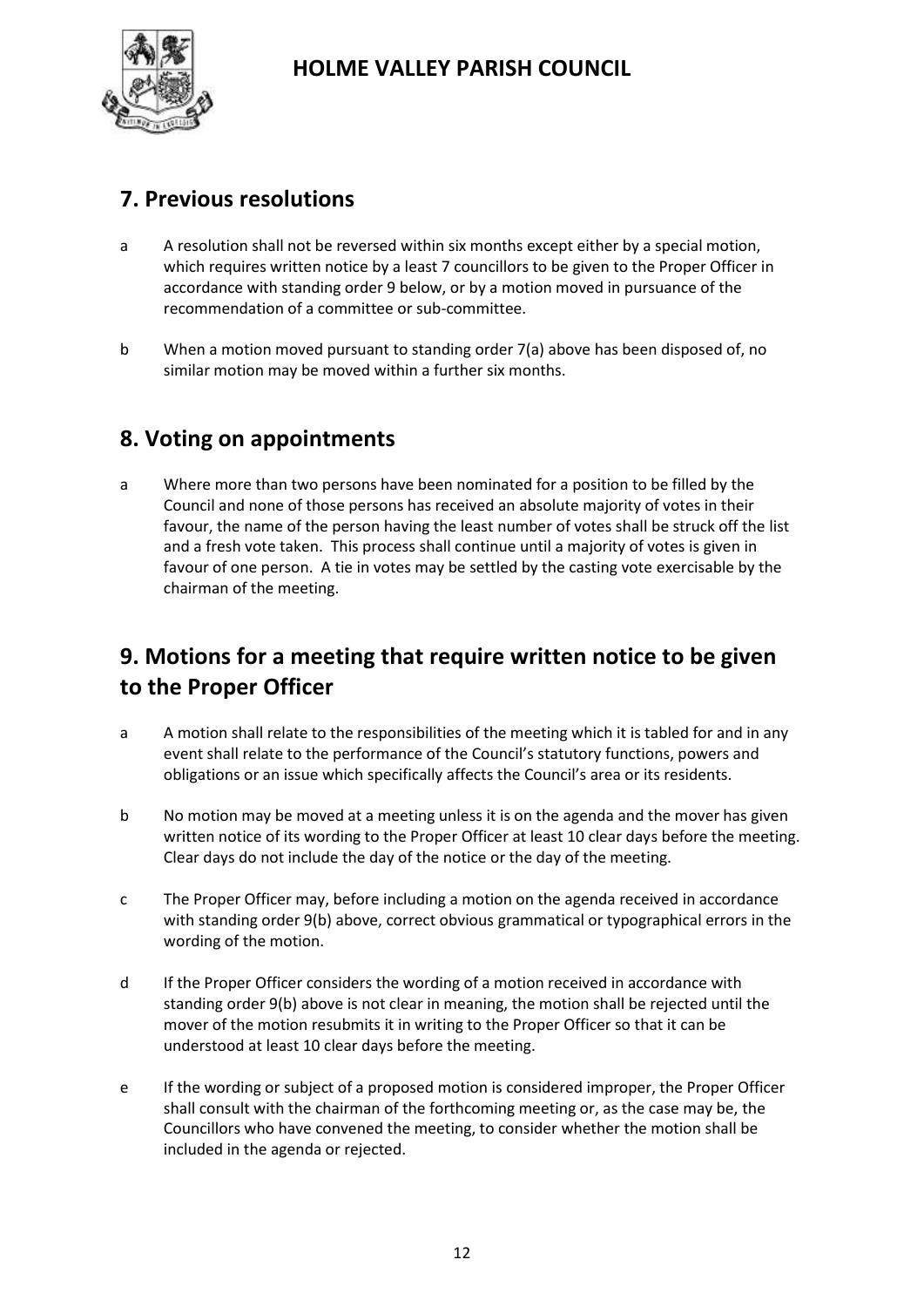

- f Subject to standing order 9(e) above, the decision of the Proper Officer as to whether or not to include the motion on the agenda shall be final.
- g Motions received shall be recorded in a book for that purpose and numbered in the order that they are received.
- h Motions rejected shall be recorded in a book for that purpose with an explanation by the Proper Officer for their rejection.

#### **10. Motions at a meeting that do not require written notice**

- a The following motions may be moved at a meeting without written notice to the Proper Officer:
	- i. to correct an inaccuracy in the draft minutes of a meeting;
	- ii. to move to a vote;
	- iii. to defer consideration of a motion;
	- iv. to refer a motion to a particular committee or sub-committee;
	- v. to appoint a person to preside at a meeting;
	- vi. to change the order of business on the agenda;
	- vii. to proceed to the next business on the agenda;
	- viii. to require a written report;
	- ix. to appoint a committee or sub-committee and their members;
	- x. to extend the time limits for speaking;
	- xi. to exclude the press and public from a meeting in respect of confidential or sensitive information which is prejudicial to the public interest;
	- xii. to not hear further from a councillor or a member of the public;
	- xiii. to exclude a councillor or member of the public for disorderly conduct;
	- xiv. to temporarily suspend the meeting;
	- xv. to suspend a particular standing order (unless it reflects mandatory statutory requirements);
	- xvi. to adjourn the meeting;
	- xvii. to close a meeting;
	- xviii. to approve the absences of councillors;
	- xix. to close or adjourn debate;
	- xx. to receive nominations to a Committee or Sub-committee;
	- xxi. to dissolve a Committee or Sub-committee;
	- xxii. to amend a motion relevant to the original or substantive motion under consideration which shall not have the effect of nullifying it;
	- xxv. to appoint representatives to outside bodies and to make arrangements for those representatives to report back on the activities of outside bodies.
- b If a motion falls within the terms of reference of a Committee or sub-committee or within the delegated powers conferred on an officer, a referral of the same may be made to such Committee or sub-committee or officer provided that the Chairman may direct for it to be dealt with at the present meeting for reasons of urgency or expediency.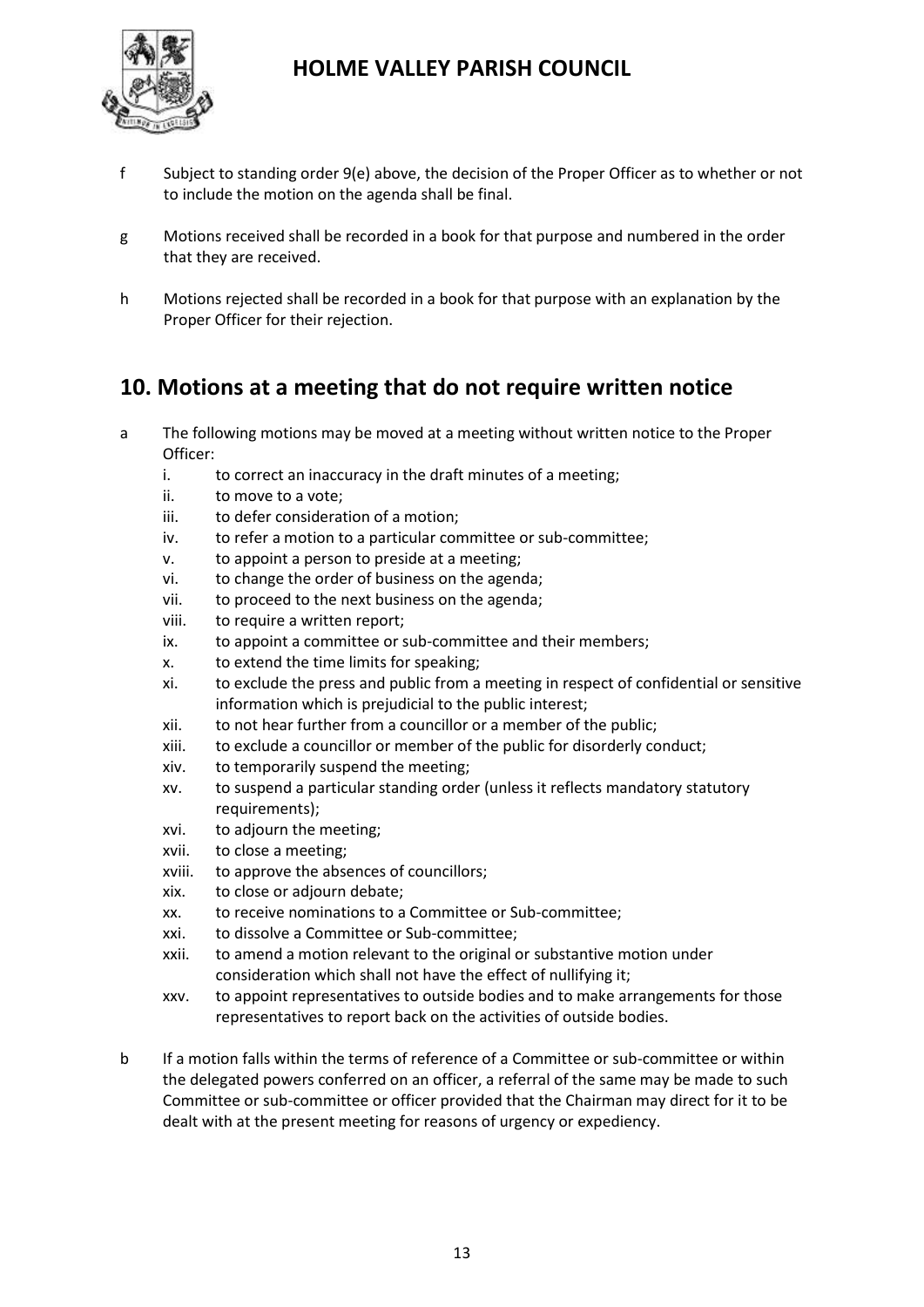

#### **11. Management of information**

- **a The Council shall have in place and keep under review, technical and organisational measures to keep secure information (including personal data) which it holds in paper and electronic form. Such arrangements shall include deciding who has access to personal data and encryption of personal data.**
- **b The Council shall have in place, and keep under review, policies for the retention and safe destruction of all information (including personal data) which it holds in paper and electronic form. The Council's retention policy shall confirm the period for which information (including personal data) shall be retained or if this is not possible the criteria used to determine that period (e.g. the Limitation Act 1980).**
- **c The agenda, papers that support the agenda and the minutes of a meeting shall not disclose or otherwise undermine confidential information or personal data without legal justification.**
- **d Councillors, staff, the Council's contractors and agents shall not disclose confidential information or personal data without legal justification**

#### **12. Draft minutes**

- a If the draft minutes of a preceding meeting have been served on councillors with the agenda to attend the meeting at which they are due to be approved for accuracy, they shall be taken as read.
- b There shall be no discussion about the draft minutes of a preceding meeting except in relation to their accuracy. A motion to correct an inaccuracy in the draft minutes shall be moved in accordance with standing order 10(a)(i) above.
- c The accuracy of draft minutes, including any amendment(s) made to them, shall be confirmed by resolution and shall be signed by the chairman of the meeting and stand as an accurate record of the meeting to which the minutes relate.
- d If the Chairman of the meeting does not consider the minutes to be an accurate record of the meeting to which they relate, he/she shall sign the minutes and include a paragraph in the following terms or to the same effect:

"The chairman of this meeting does not believe that the minutes of the meeting of the  $( )$ held on [date] in respect of ( ) were a correct record but his/her view was not upheld by the meeting and the minutes are confirmed as an accurate record of the proceedings."

- **e If the Council's gross annual income or expenditure (whichever is higher) does not exceed £25,000, it shall publish draft minutes on a website which is publicly accessible and free of charge not later than one month after the meeting has taken place.**
- f Subject to the publication of draft minutes in accordance with standing order 12(e) and standing order 20(a) and following a resolution which confirms the accuracy of the minutes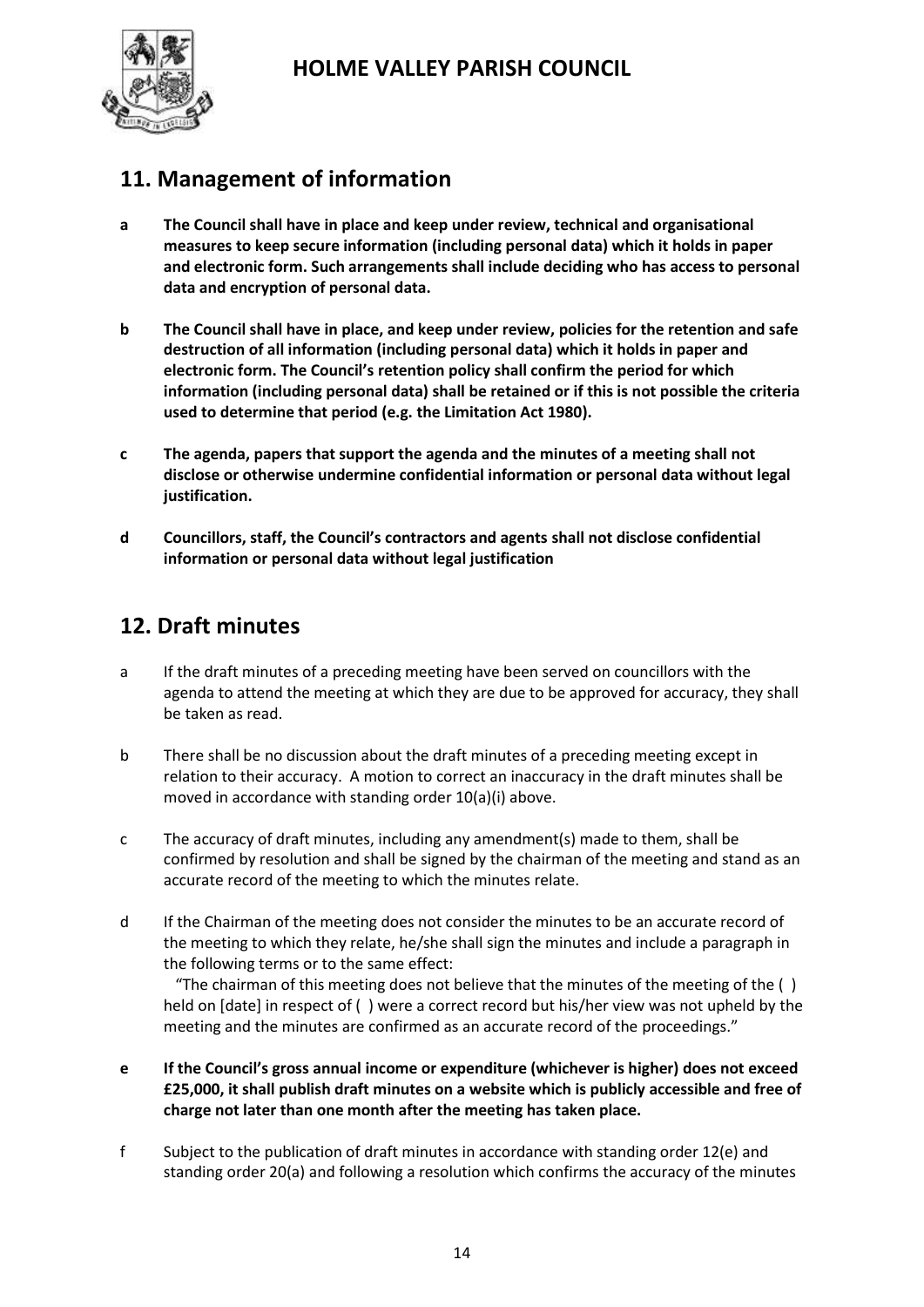

of a meeting, the draft minutes or recordings of the meeting for which approved minutes exist shall be destroyed.

## **13. Code of conduct and dispensations**

*See also standing order 3(t) above. The Council adopted the revised Kirklees Code of Conduct at its meeting in January 2022.*

- a All councillors and non-councillors with voting rights shall observe the code of conduct adopted by the Council. The HVPC adopted the revised Kirklees Council code of conduct on 31-01-2022.
- b Unless he/she has been granted a dispensation, a councillor or non-councillor with voting rights shall withdraw from a meeting when it is considering a matter in which he has a disclosable pecuniary interest. He/she may return to the meeting after it has considered the matter in which he/she had the interest.
- c Unless he/she has been granted a dispensation, a councillor or non-councillor with voting rights shall withdraw from a meeting when it is considering a matter in which he/she has another interest if so required by the Council's code of conduct. He/she may return to the meeting after it has considered the matter in which he/she had the interest.
- d **Dispensation requests shall be in writing and submitted to the Proper Officer** as soon as possible before the meeting, or failing that, at the start of the meeting for which the dispensation is required.
- e A decision as to whether to grant a dispensation shall be made by the Proper Officer or by a meeting of the Council, committee or sub-committee for which the dispensation is required and that decision is final.
- f A dispensation request shall confirm:
	- i. the description and the nature of the disclosable pecuniary interest or other interest to which the request for the dispensation relates;
	- ii. whether the dispensation is required to participate at a meeting in a discussion only or a discussion and a vote.
	- iii. the date of the meeting or the period (not exceeding four years) for which the dispensation is sought; and
	- iv. an explanation as to why the dispensation is sought.
- g Subject to standing orders 13(d) and (f) above, dispensations requests shall be considered by the Proper Officer before the meeting or, if this is not possible, at the start of the meeting for which the dispensation is required; if the Proper Officer would prefer the Council to consider the dispensation request, it shall be considered at the beginning of the meeting of the Council, or committee or a sub-committee for which the dispensation is required.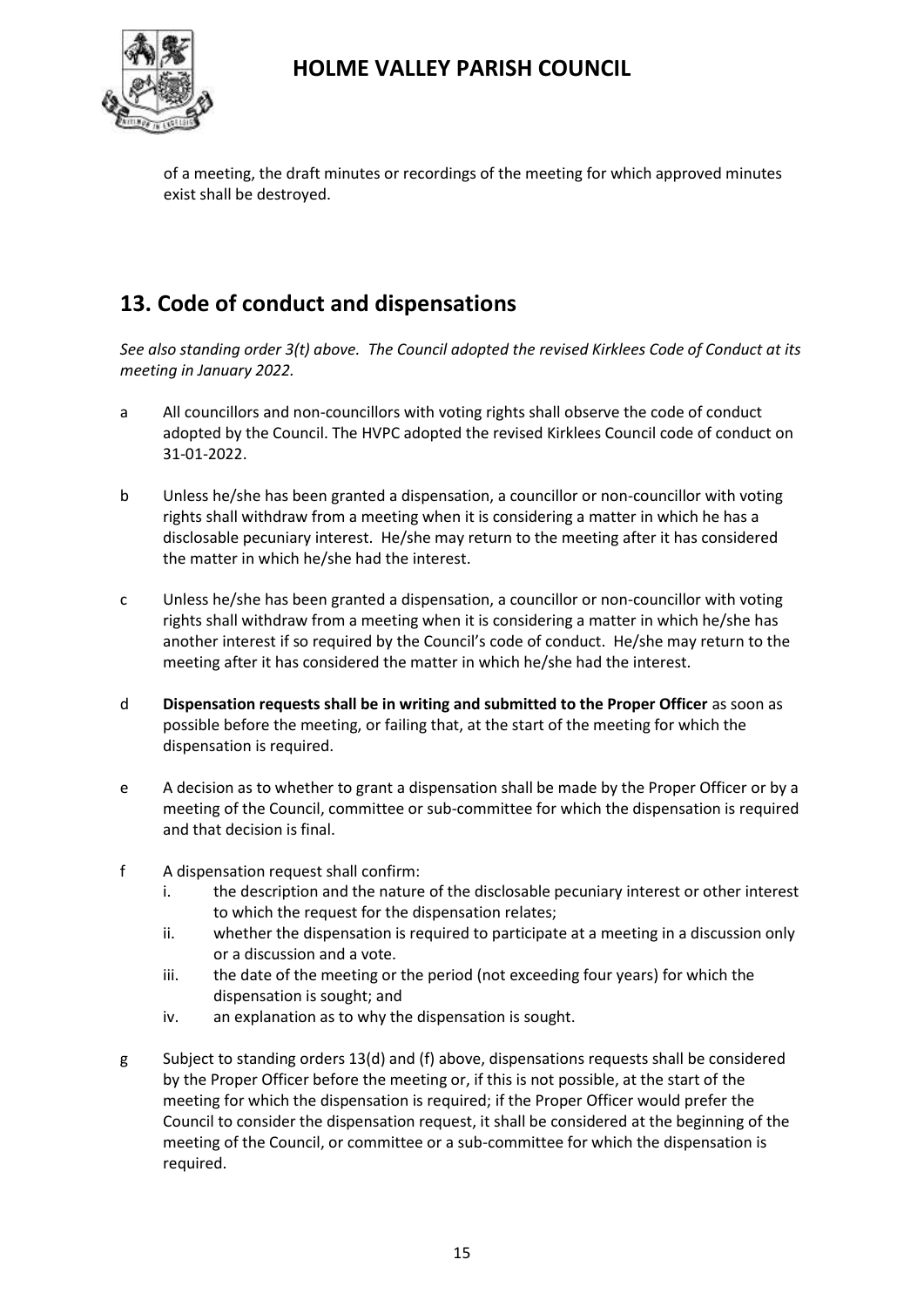



- h **A dispensation may be granted in accordance with standing order 13(e) above if having regard to all relevant circumstances the following applies:**
	- **i. without the dispensation the number of persons prohibited from participating in the particular business would be so great a proportion of the meeting transacting the business as to impede the transaction of the business or**
	- **ii. granting the dispensation is in the interests of persons living in the Council's area or**
	- **iii. it is otherwise appropriate to grant a dispensation.**

#### **14. Code of conduct complaints**

- a Upon notification by the District Council that is dealing with a complaint that a councillor or non-councillor with voting rights has breached the Council's code of conduct, the Proper Officer shall, subject to standing order 11 above, report this to the Council.
- b Where the notification in standing order 14(a) above relates to a complaint made by the Proper Officer, the Proper Officer shall notify the Chairman of Council of this fact, and the Chairman shall nominate another staff member to assume the duties of the Proper Officer in relation to the complaint until it has been determined and the Council has agreed what action, if any, to take in accordance with standing order 14(d) below.
- c The Council may:
	- i. provide information or evidence where such disclosure is necessary to progress an investigation of the complaint or as required by law;
	- ii. seek information relevant to the complaint from the person or body with statutory responsibility for investigation of this matter.
- d **Upon notification by the District Council that a councillor or non-councillor with voting rights has breached the Council's code of conduct, the Council shall consider what, if any, action to take against him/her. Such action excludes disqualification or suspension from office.**

#### **15. Proper Officer**

- a The Proper Officer shall be either (i) the Clerk or (ii) other staff member(s) nominated by the Council to undertake the work of the Proper Officer when the Proper Officer is absent.
- b The Proper Officer shall:
	- i. **at least three clear days before a meeting of the Council, a committee and a subcommittee**
		- **serve on councillors, by delivery or post at their residences or by email authenticated in such manner as the Proper Officer thinks fit, a signed summons confirming the time, place and the agenda. (provided the councillor has consented to service by email) and**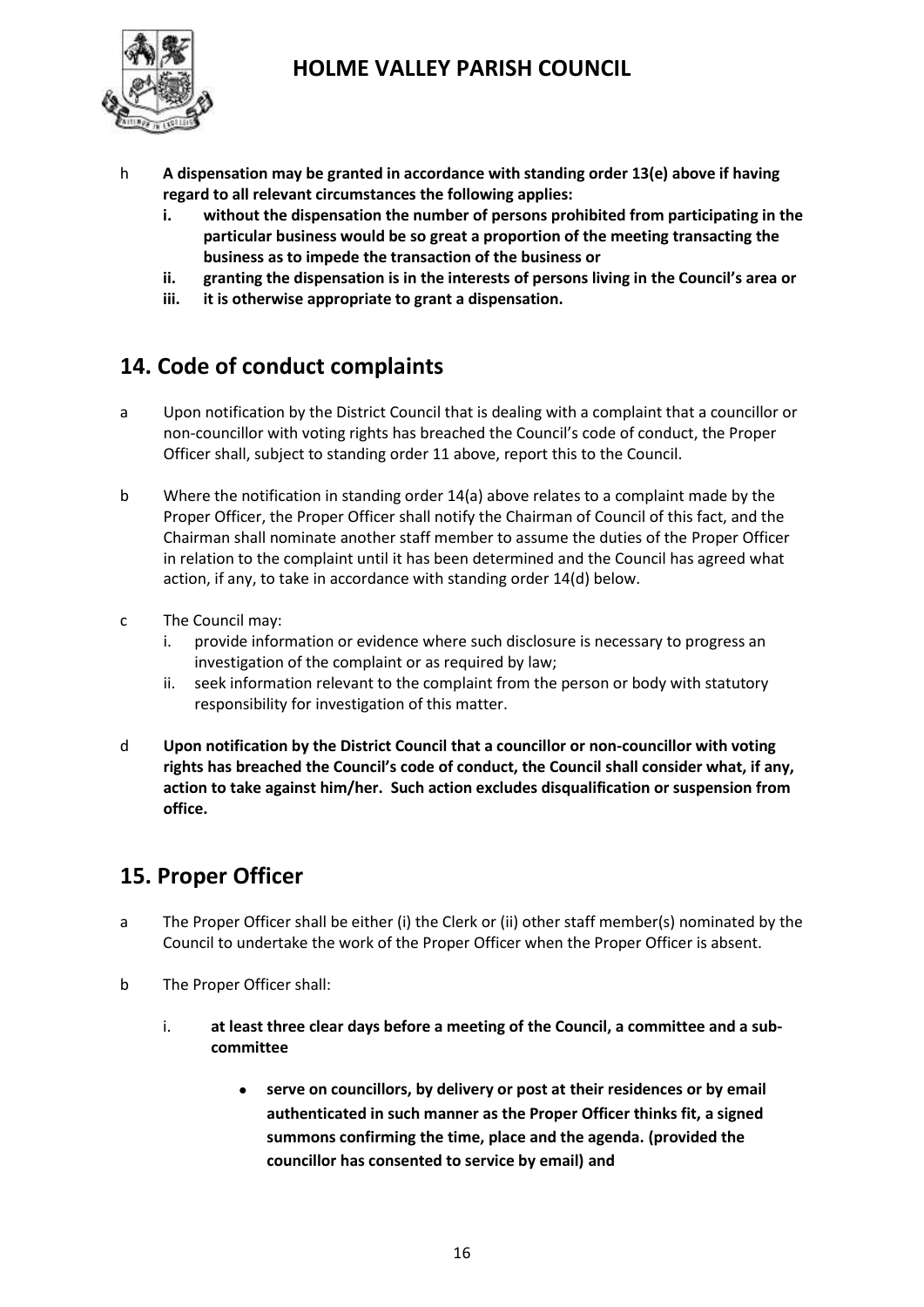

• **Provide, in a conspicuous place, public notice of the time, place and agenda (provided that the public notice with agenda of an extraordinary meeting of the Council convened by councillors is signed by them).**

*See standing order 3(b) above for the meaning of clear days for a meeting of a full council and standing order 3(c) above for a meeting of a committee.*

- ii. subject to standing order 9 above, include on the agenda all motions in the order received unless a councillor has given written notice at least three days before the meeting confirming his/her withdrawal of it;
- iii. **convene a meeting of full council for the election of a new Chairman of the Council, occasioned by a casual vacancy in his/her office;**
- iv. **facilitate inspection of the minute book by local government electors.**
- v **receive and retain copies of byelaws made by other local authorities.**
- vi Hold acceptance of office forms from councillors.
- vii. Hold a copy of every councillor's register of interests;
- viii assist with responding to requests made under the Freedom of Information legislation and rights exercisable under data protection legislation, in accordance with and subject to the Council's policies and procedures relating to the same;
- ix Liaise as appropriate with the council's data protection officer
- x. receive and send general correspondence and notices on behalf of the Council except where there is a resolution to the contrary;
- xi. Assist in the organisation of, storage of, access to, security of and destruction of information held by the Council in paper and electronic form subject to the requirements of data protection and freedom of information legislation, and other legitimate requirements (e.g. the Limitation Act 1980);
- xii. arrange for legal deeds to be executed;

*See also standing order 22 below.*

- xiii. arrange or manage the prompt authorisation, approval, and instruction regarding any payments to be made by the Council in accordance with the Council's financial regulations;
- xiv. record every planning application notified to the Council and the Council's response to the local planning authority in a file for such purpose;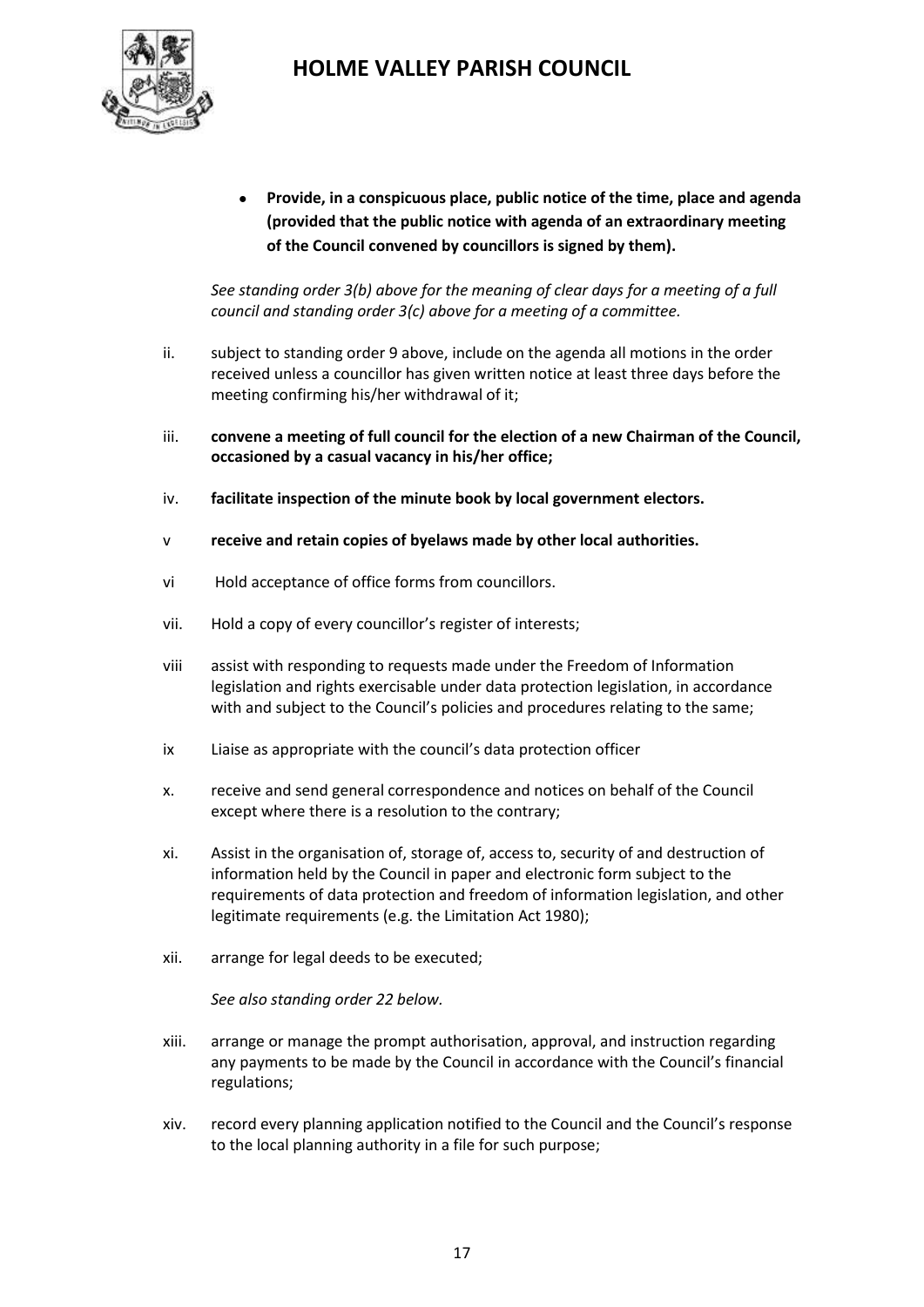

- xv. refer a planning application received by the Council to the Chairman of the Planning Committee (or in his/her absence the Vice Chairman of the Planning Committee) within two working days of receipt to facilitate an extraordinary meeting if the nature of a planning application requires consideration before the next ordinary meeting of the planning committee; if a comment is required at short notice, this may be delegated to the Clerk and Chairman of the Planning Committee (in conjunction with liaison with the Councillor for that ward) – *as detailed in the Scheme of Delegation.*
- xvi. manage access to information about the Council via the publication scheme; and
- xvii. retain custody of the seal of the Council (if any) which shall not be used without a resolution to that effect. *See also standing order 22 below.*

#### **16. Responsible Financial Officer**

a The Council shall appoint appropriate staff member(s) to undertake the work of the Responsible Financial Officer when the Responsible Financial Officer is absent.

#### **17. Accounts and accounting statements**

- a "Proper practices" in standing orders refer to the most recent version of Governance and Accountability for Local Councils – a Practitioners' Guide (England).
- b All payments by the Council shall be authorised, approved and paid in accordance with the law, proper practices and the Council's financial regulations.
- c The Responsible Financial Officer shall supply to each councillor as soon as practicable after 30 June, 30 September and 31 December in each year a statement to summarise:
	- i. the Council's receipts and payments for each quarter;
	- ii. the Council's aggregate receipts and payments for the year to date;
	- iii. the balances held at the end of the quarter being reported which include a comparison with the budget for the financial year and highlights any actual or potential overspends.
	- iv. the latest bank reconciliation of the Council's main (Community) account
	- v. An 'Actual versus Budget' comparison report for the financial year, highlighting any actual or potential overspends.
- d As soon as possible after the financial year end at 31 March, the Responsible Financial Officer shall provide:
	- i. each councillor with a statement summarising the Council's receipts and payments for the last quarter and the year to date for information; and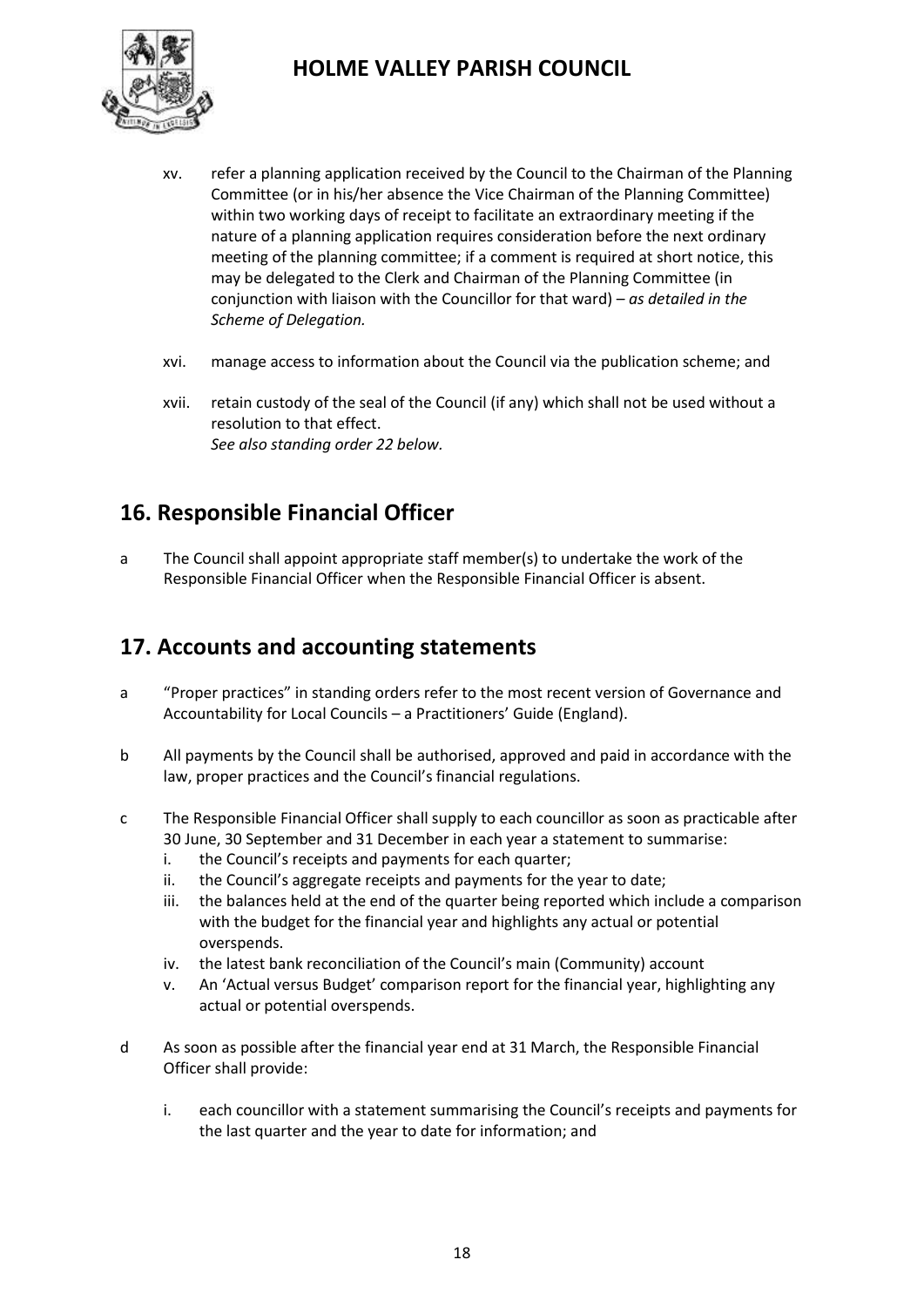

- ii. to the full council the accounting statements for the year in the form of Section 2 of the Annual Governance and Accountability Return, as required by proper practices, for consideration and approval.
- e The year end accounting statements shall be prepared in accordance with proper practices and applying the form of accounts determined by the Council (receipts and payments, or income and expenditure) for a year to 31 March. A completed draft Annual Governance and Accountability Return shall be presented to each councillor at least 14 days prior to anticipated approval by the Council. The Annual Governance and Accountability Return of the Council, which is subject to external audit, including the annual governance statement, shall be presented to Council for consideration and formal approval before 30 June.

#### **18. Financial controls and procurement**

- a The Council shall consider and approve financial regulations drawn up by the Responsible Financial Officer, which shall include detailed arrangements in respect of the following:
	- i. the keeping of accounting records and systems of internal controls;
	- ii. the assessment and management of financial risks faced by the Council;
	- iii. the work of the independent internal auditor in accordance with proper practices and the receipt of regular reports from the internal auditor, which shall be required at least annually;
	- iv. the inspection and copying by councillors and local electors of the Council's accounts and/or orders of payments; and
	- v. procurement policies for contracts of all levels (subject to standing order 18(c) below) and requirements under the Public Contract Regulations 2015.
- b Financial regulations shall be reviewed regularly and at least annually for fitness of purpose.
- c **A public contract regulated by the Public Contracts Regulations 2015 with an estimated value in excess of £25,000 but less than the relevant thresholds in standing order 18(f) is subject to Regulations 109-114 of the Public Contracts Regulations 2015 which include a requirement on the Council to advertise the contract opportunity on the Contracts Finder website regardless of what other means it uses to advertise the opportunity unless it proposes to use an existing list of approved suppliers (framework agreement).**
- d Subject to additional requirements in the financial regulations of the Council, the tender process for contracts for the supply of goods, materials, services or the execution of works shall include, as a minimum, the following steps:
	- i. a specification for the goods, materials, services or the execution of works shall be drawn up;
	- ii. an invitation to tender shall be drawn up to confirm (i) the Council's specification (ii) the time, date and address for the submission of tenders (iii) the date of the Council's written response to the tender and (iv) the prohibition on prospective contractors contacting councillors or staff to encourage or support their tender outside the prescribed process;
	- iii. the invitation to tender shall be advertised in a local newspaper and in any other manner that is appropriate;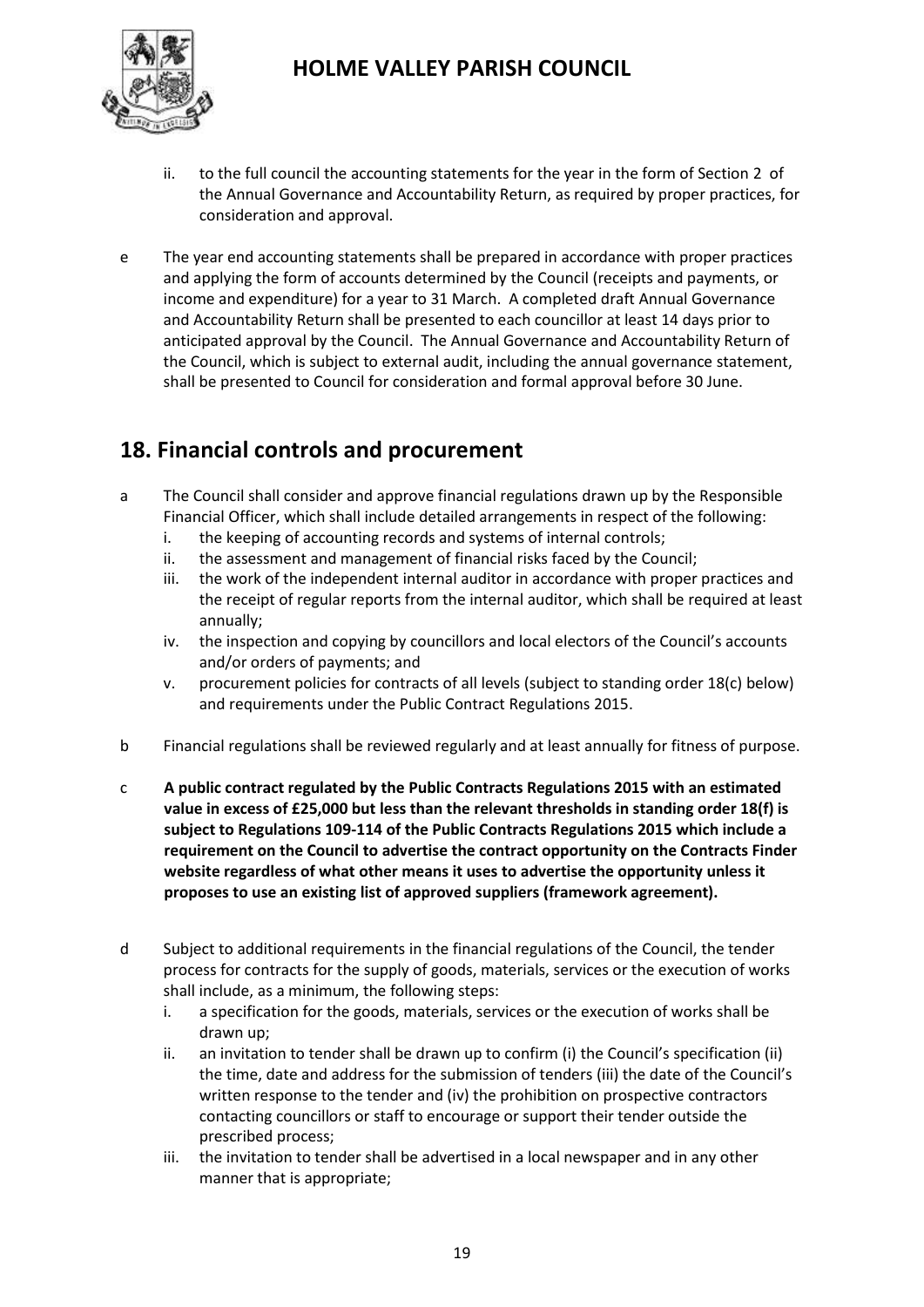

- iv. tenders are to be submitted in writing in a sealed marked envelope addressed to the Proper Officer;
- v. tenders shall be opened by the Proper Officer in the presence of at least one councillor after the deadline for submission of tenders has passed;
- vi. tenders are to be reported to and considered by the appropriate meeting of the Council or a committee or sub-committee with delegated responsibility.
- e Neither the Council, nor a committee or a sub-committee with delegated responsibility for considering tenders, is bound to accept the lowest value tender.
- f **A public contract regulated by the Public Contracts Regulations 2015 with an estimated value in excess of £181,302 for a public service or supply contract or in excess of £4,551,413 for a public works contract (or other thresholds determined by the European Commission every two years and published in the Official Journal of the European Union (OJEU)) shall comply with the relevant procurement procedures and other requirements in the Public Contracts Regulations 2015 which include advertising the contract opportunity on the Contracts Finder website and in OJEU.**
- g. **A public contract in connection with the supply of gas, heat, electricity, drinking water, transport services, or postal services to the public; or the provision of a port or airport; or the exploration for or extraction of gas, oil or solid fuel with an estimated value in excess of £363,424 for a supply, services or design contract; or in excess of £4,551,413 for a works contract; or £820,370 for a social and other specific services contract (or other thresholds determined by the European Commission every two years and published in OJEU) shall comply with the relevant procurement procedures and other requirements in the Utilities Contracts Regulations 2016.**

#### **19. Handling staff matters**

- a A matter personal to a member of staff that is being considered by a meeting of the Council or the Staffing Committee is subject to standing order 11 above.
- b Subject to the Council's policy regarding absences from work, the Council's most senior member of staff shall notify the Chairman of the Council or the Chairman of the Staffing Committee or, if he/she is not available, the Vice Chairman of the Council or the Vice Chairman of the Staffing Committee of any absence occasioned by illness or other reason and that person shall report such absence to the Council at its next meeting.
- c The Staff Performance and Development Lead shall upon a resolution conduct a review of the performance and annual appraisal of the work of the Officer(s). The reviews and appraisal shall be reported in writing and is subject to approval by resolution by the Staffing Committee.
- d Subject to the Council's policy regarding the handling of grievance matters, the Council's most senior employee (or other employees) shall contact the Chairman of the Council or the Chairman of the Staffing Committee in respect of an informal or formal grievance matter, and this matter shall be reported back and progressed by resolution of the Staffing Committee.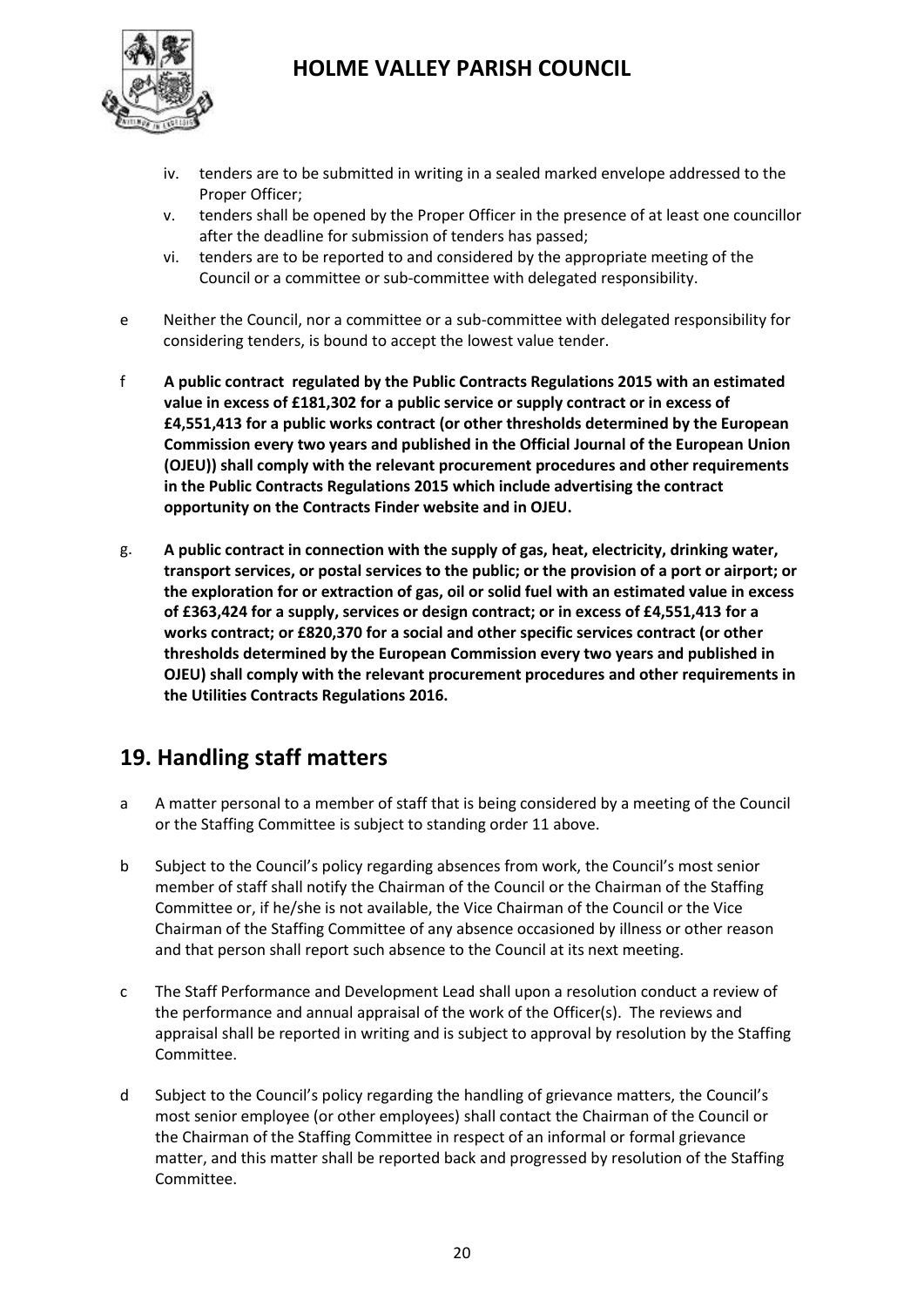

- e Subject to the Council's policy regarding the handling of grievance matters, if an informal or formal grievance matter raised by any of the Officers relates to the Chairman or Vice Chairman of the Council or the Staffing Committee, this shall be communicated to another member of the Council, not serving on the Staffing Committee, which shall be reported back and progressed by resolution of the Staffing Committee.
- f Any persons responsible for all or part of the management of Council Officers shall treat the written records of all meetings relating to their performance, capabilities, grievance and disciplinary matters as confidential and secure.
- g The Council shall keep all written records relating to employees secure. All paper records shall be secured and locked, and electronic records shall be password protected.
- h Only persons with line management responsibilities shall have access to staff records referred to in standing orders 19(f) and (g) above if so justified.
- i Access and means of access by keys and/or computer passwords to records of employment referred to in standing orders 19(f) and (g) above shall be provided by the Clerk/RFO to the Chairman of the Council (also in accordance with Financial Regulation 6.11).

#### **20. Responsibilities to Provide information**

#### **See also Standing Order 21**

- a **In accordance with freedom of information legislation, the Council shall publish information in accordance with its publication scheme and respond to requests for information held by the Council.**
- b **The Local Council shall publish information in accordance with the requirements of the Local Government (Transparency Requirements) ( England) Regulations 2015**

#### **21. Responsibilities under Data Protection Legislation ( below is not an exclusive list)**

- a **The Council will appoint the clerk as the Data Protection Officer.**
- b **The Council shall have policy and procedures in place to respond to an individual exercising statutory rights concerning his personal data.**
- c **The Council shall have a written policy in place for responding to and managing a personal data breach.**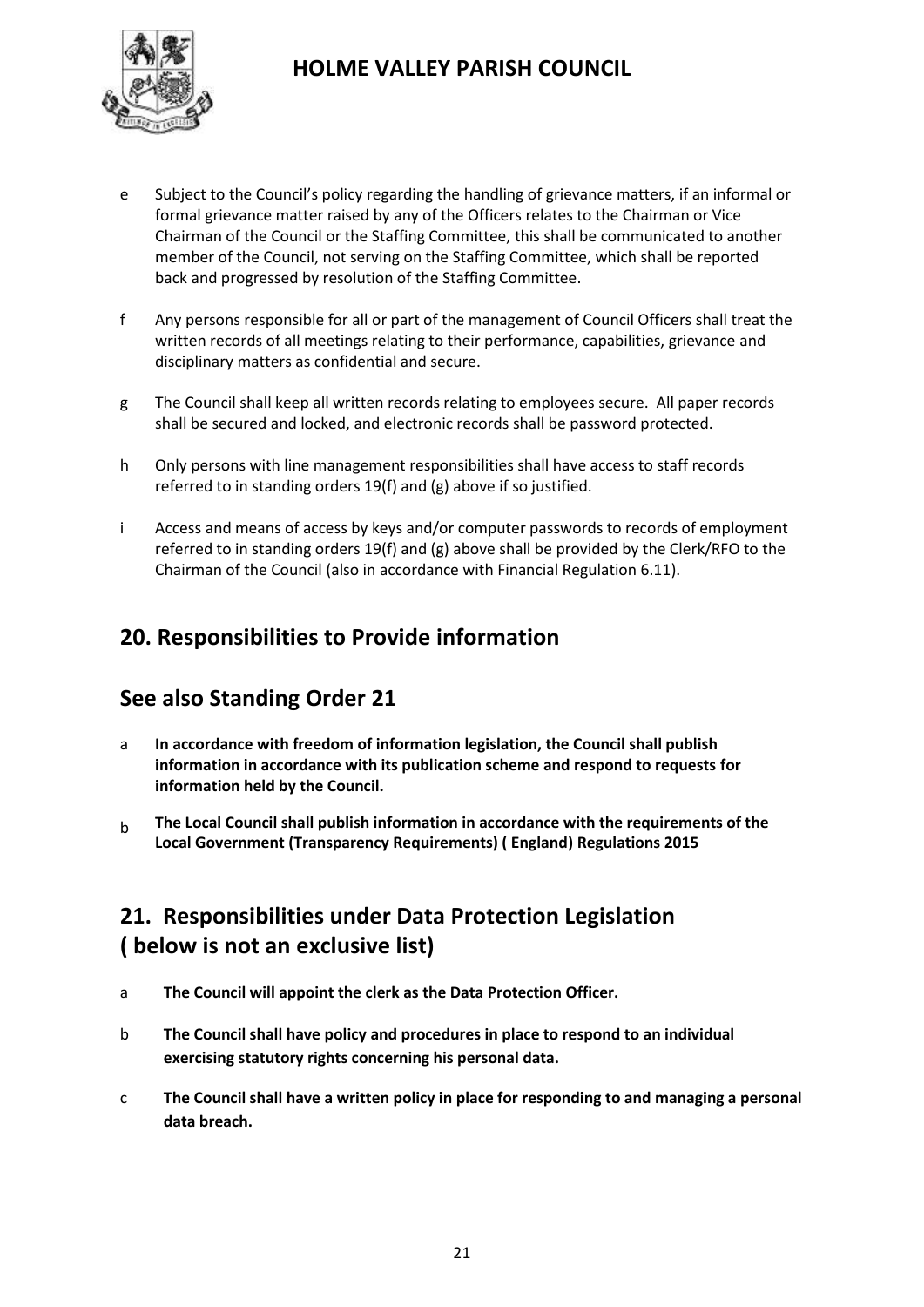

- d **The Council shall keep a record of all personal data breaches comprising the facts relating to the personal data breach, its effects and the remedial action taken.**
- e **The Council shall ensure that information communicated in its privacy notice(s) is in an easily accessible and available form and kept up to date.**
- f **The Council shall maintain a written record of its processing activities.**

#### **21. Relations with the press/media**

a Requests from the press or other media for an oral or written comment or statement from the Council, its councillors or staff shall be handled in accordance with the Council's policy in respect of dealing with the press and/or other media.

#### **22. Execution and sealing of legal deeds**

*See also standing orders 15(b)(xii) and (xvii) above.*

- a A legal deed shall not be executed on behalf of the Council unless authorised by a resolution.
- b **Subject to standing order 22(a) above, any two councillors may sign, on behalf of the Council, any deed required by law and the Proper Officer shall witness their signatures.**

*The above is applicable to a council without a common seal.*

#### **23. Communicating with District Councillors**

- a. An agenda for a meeting of the Council shall be sent to the ward councillor(s) of the District representing the area of the Council.
- b. Unless the Council determines otherwise, a copy of each letter sent to the District Council shall be sent to the ward councillor(s) representing the area of the Council.

#### **24. Restrictions on Councillor Activities**

- a Unless duly authorised no councillor shall:
	- i inspect any land/or premises which the Council has a right or duty to inspect.
	- ii Issue orders, instructions or directions.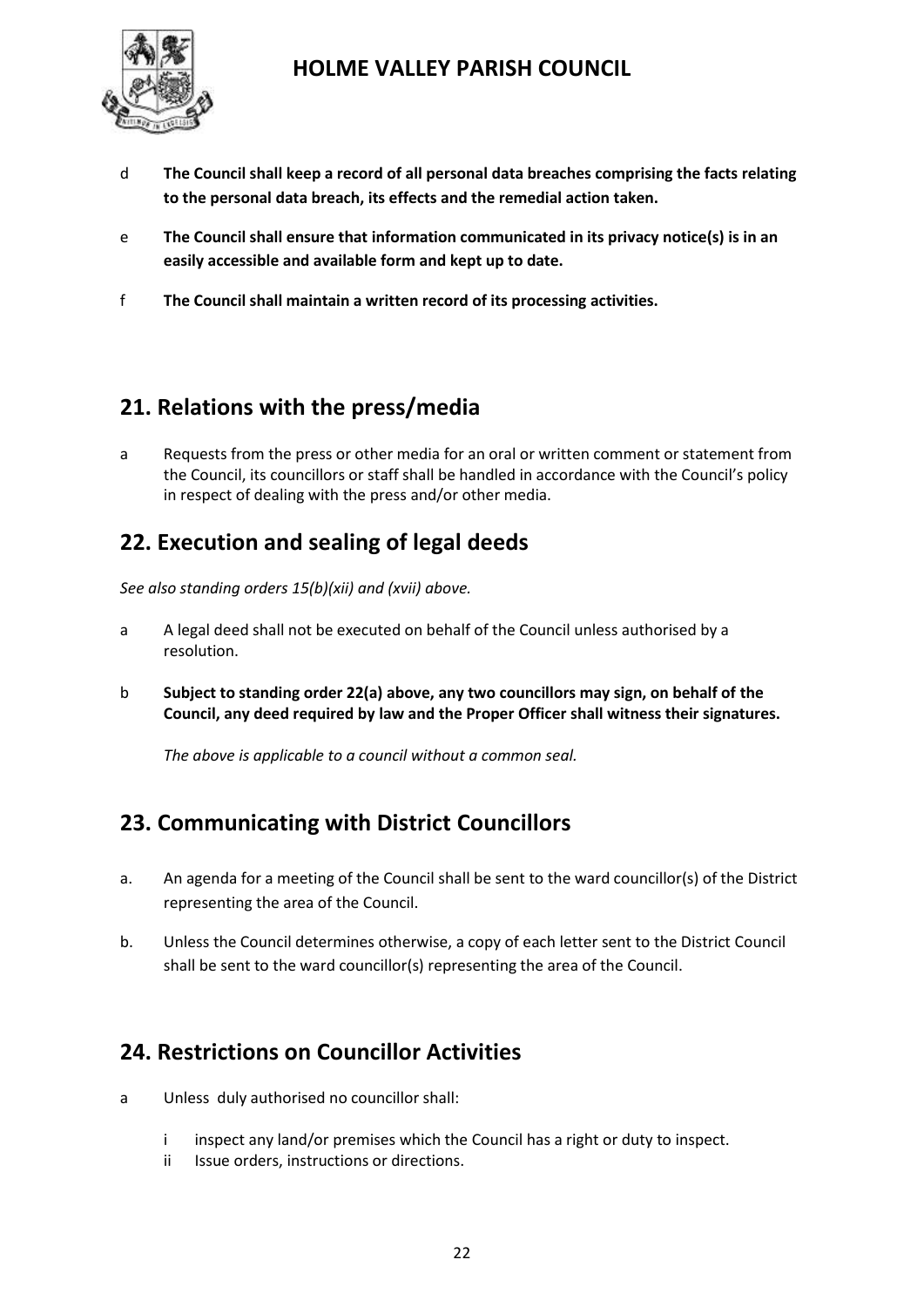

#### **25. Estimates/Precepts**

- a The Council shall approve written estimates for the coming financial year at its meeting in February.
- b Any Committee desiring to incur expenditure shall give the Proper Officer a written estimate of the expenditure recommended for the coming year no later than December.

#### **26. Office Holders**

a The Council recognises the importance and responsibilities of 15 specific roles within the Council:

Chairman of Council Vice Chairman of Council Chairman of Finance & Management Committee Vice Chairman of Finance & Management Committee Chairman of Planning Committee Vice Chairman of Planning Committee Chairman of Service Provision Committee Vice Chairman of Service Provision Committee Chairman of Staffing Committee Vice Chairman of Staffing Committee Chairman of Publications & Communications Committee Vice Chairman of Publications & Communications Committee Chairman of the Climate Emergency Committee Vice Chairman of the Climate Emergency Committee Staff Performance & Development Lead

All office holders (with the exception of the Staff Performance & Development Lead) will be appointed by the full Council at its Annual Meeting each year and will serve until the next Annual Meeting of the Council. (See also Standing Order 5).

#### b **Chairman of Council:**

A Councillor must have served 3 years on the Council before being elected Chairman.

The Chairman will be elected as the first item on the agenda of the Annual Meeting from within all those eligible and willing to serve as Chairman.

Voting will be conducted as set out in Standing Order 1(r).

#### c **Vice Chairman of Council:**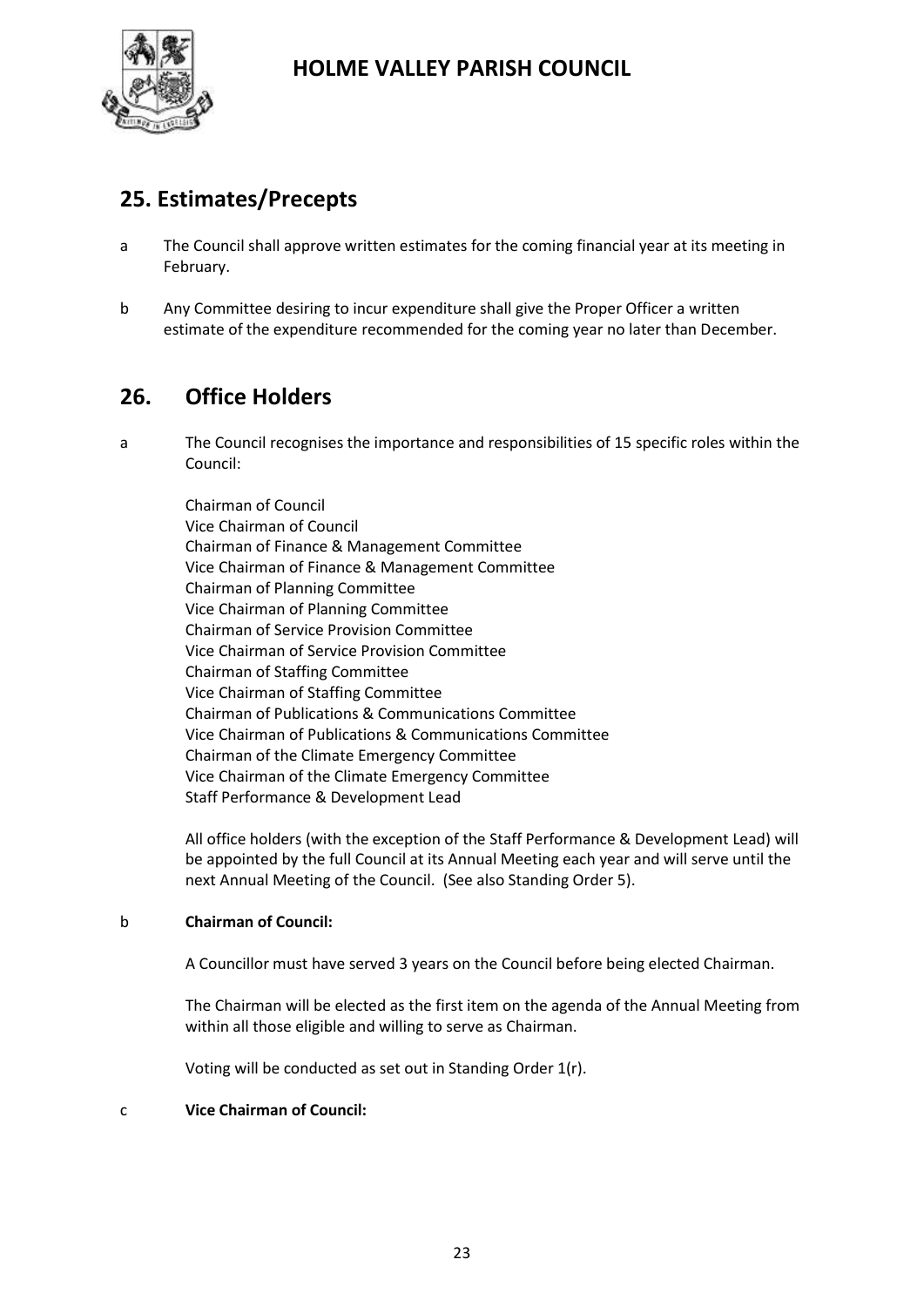

A Councillor must have served 2 years on the Council before being elected Vice-Chairman.

The Vice Chairman will be elected at the Annual Meeting from within all those eligible and willing to serve as Vice Chairman.

Voting will be conducted as set out in Standing Order 1(r).

#### d. **Chairman of Staffing Committee:**

The past Chairman of the Council will be appointed as Chairman of Staffing unless they are no longer a Councillor, in which case an alternative member of the Committee will be appointed.

#### e. **Chairmen and Vice-Chairmen of other Standing Committees:**

Any eligible Councillor may be appointed to serve as Chairman or Vice Chairman of these Standing Committees.

#### f. **Staff Performance & Development Lead:**

This appointment will be referred to the first meeting of the Staffing Committee for election to this post from amongst its members. They will act as the Clerk's line manager on behalf of the Council. This appointee will, where possible, undertake the role of Staff Performance & Development Lead for a minimum of two years to ensure continuity and will remain a member of the Staffing Committee during that time.

g. Members will be able to nominate themselves as candidates for standing committees before the Annual meeting. A list will be circulated by the clerk seven days before the meeting. If the number of candidates for each committee is within the maximum number for that committee then voting need not take place and those members will serve on their preferred committees. If the maximum number for each committee is exceeded then voting will take place.

#### **27. General Power of Competence**

- a Before exercising the General Power of Competence (GPC), a meeting of the full Council shall have passed a resolution to confirm it has satisfied the prescribed statutory criteria required to qualify as an eligible parish council.
- b The Council's period of eligibility begins on the date that the resolution under Standing Order 27(a) above was made and expires on the day before the annual meeting of the Council that takes place in a year of ordinary elections.
- c After the expiry of its preceding period of eligibility, the Council continues to be an eligible council solely for the purpose of completing any activity undertaken in the exercise of the Power of Competence which was not completed before the expiry of the Council's preceding period of eligibility referred to in Standing Order 27(b) above